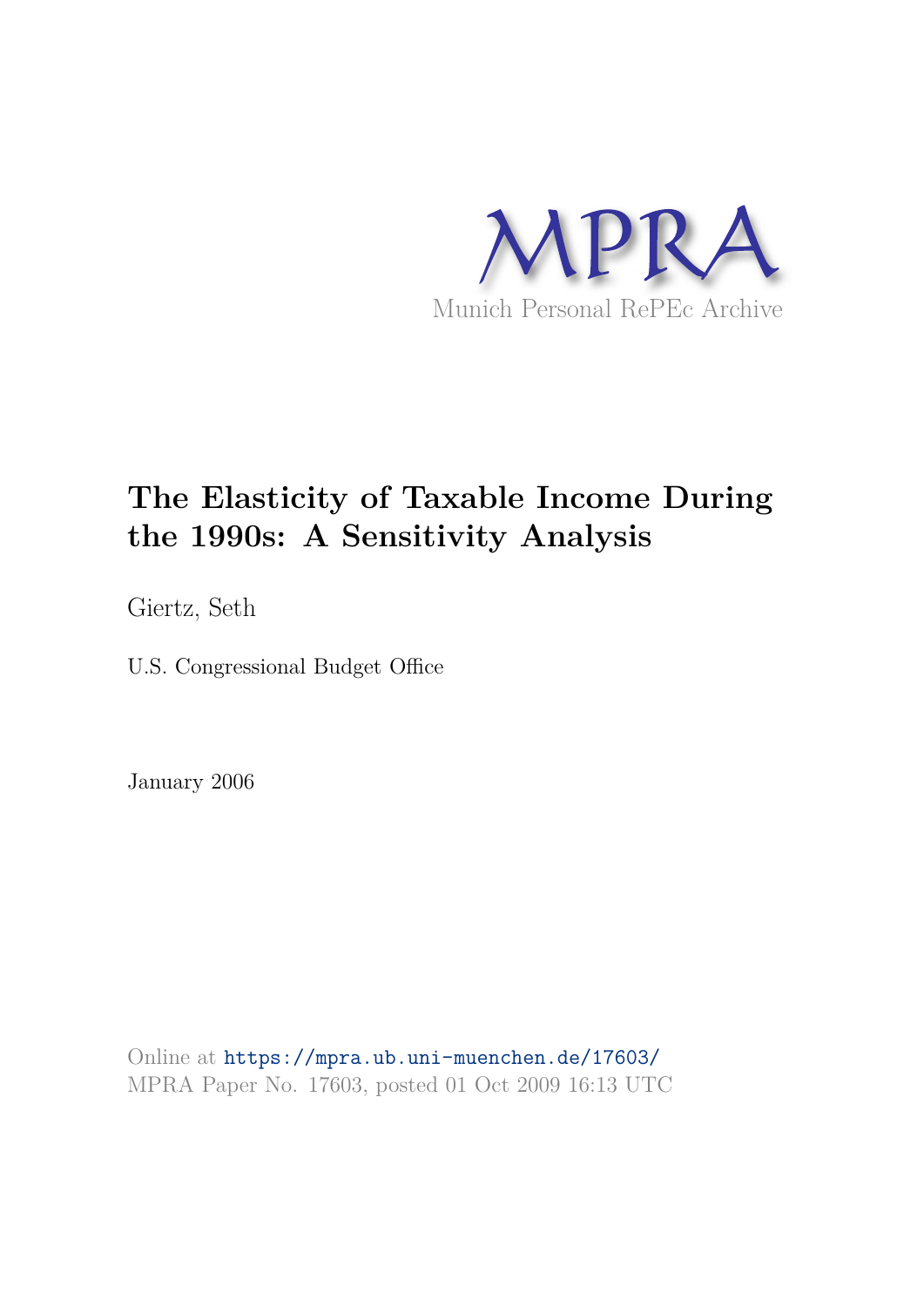**Working Paper Series Congressional Budget Office Washington, D.C.**

# **The Elasticity of Taxable Income During the 1990s: A Sensitivity Analysis**

Seth H. Giertz Tax Analysis Division Congressional Budget Office Washington, D.C.

Seth.Giertz@cbo.gov

January 2006 CBO Working Paper 2006-03

Congressional Budget Office working papers in this series are preliminary and are circulated to stimulate discussion and critical comment. Those papers are not subject to the Congressional Budget Office's formal review and editing processes. The analysis and conclusions expressed in them are those of the authors and should not be interpreted as those of the Congressional Budget Office. References in publications should be cleared with the authors. Papers in the series can be obtained at www.cbo.gov/publications.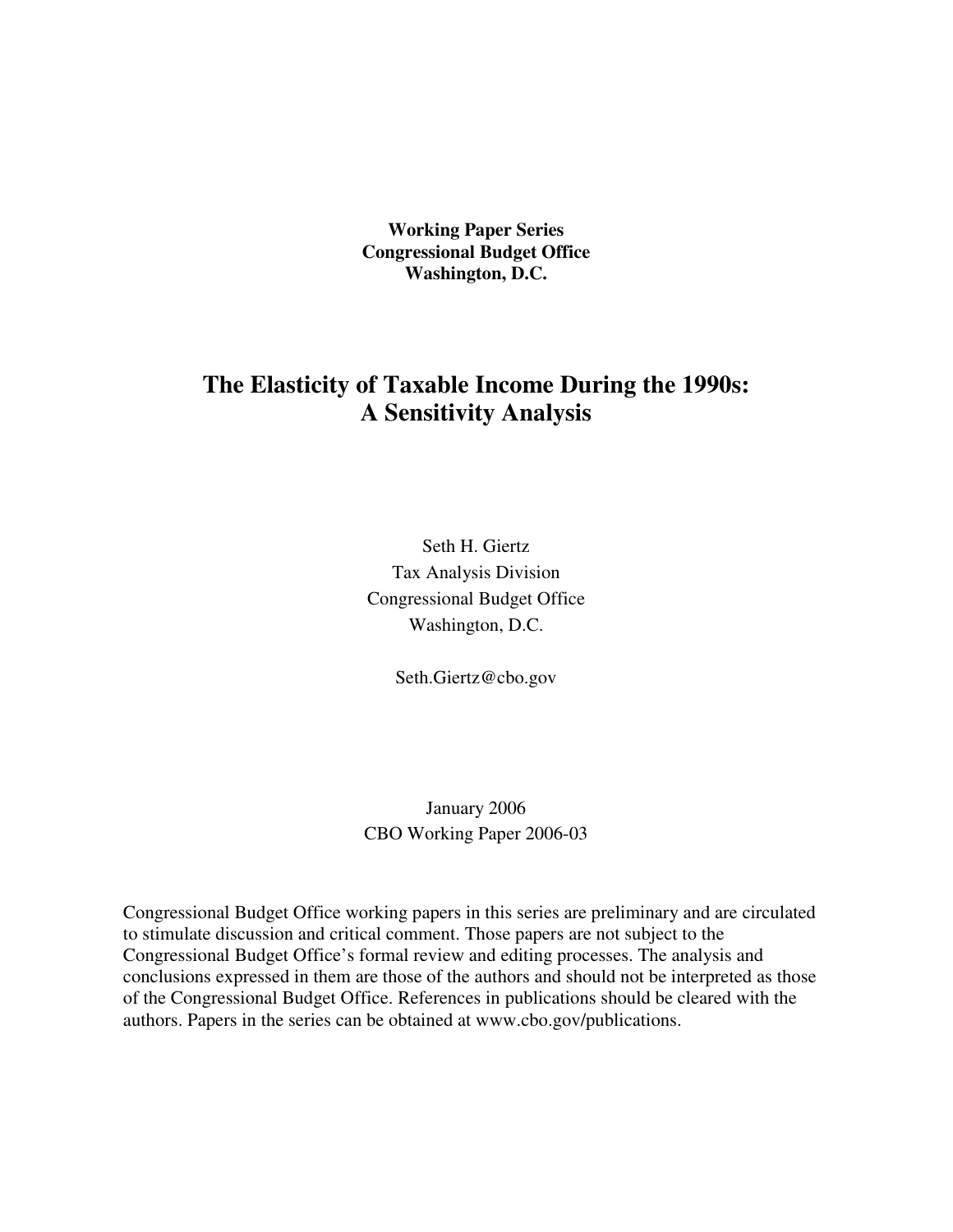## **The Elasticity of Taxable Income During the 1990s: A Sensitivity Analysis**

Seth H. Giertz

## **Abstract**

This paper examines alternative methodologies for measuring responses to the 1990 and 1993 federal tax increases. The methodologies build on those employed by Gruber and Saez (2002), Carroll (1998), and Auten and Carroll (1999). Internal Revenue Service tax return data for the project are from the Statistics of Income, which heavily oversamples high-income filers. Special attention is paid to the importance of sample income restrictions and methodology. Estimates are broken down by income group to measure how responses to tax changes vary by income. In general, estimates are quite sensitive to a number of different factors. Using an approach similar to Carroll's yields elasticity of taxable income (ETI) estimates as high as 0.54 and as low as 0.03, depending on the income threshold for inclusion into the sample. Gruber and Saez's preferred specification yields estimates for the 1990s of between 0.20 and 0.30. Yet another approach compares behavior in a year before a tax change to behavior in a year after the tax change. That approach yields estimated ETIs ranging from 0 to 0.71. The results suggest tremendous variation across income groups, with people at the top of the income distribution showing the greatest responsiveness. In fact, the estimates suggest that the ETI could be as high as 1.2 for those at the very top of the income distribution. The major conclusion, however, is that isolating the true taxable income responses to tax changes is extremely complicated by a myriad of other factors and thus little confidence should be placed on any single estimate. Additionally, focusing on particular components of taxable income might yield more insight.

The author wishes to thank David Weiner, Ed Harris, Bob Williams, Bob Dennis, Bruce Vavrichek, and Emmanuel Saez for comments and for assistance with the construction of the data.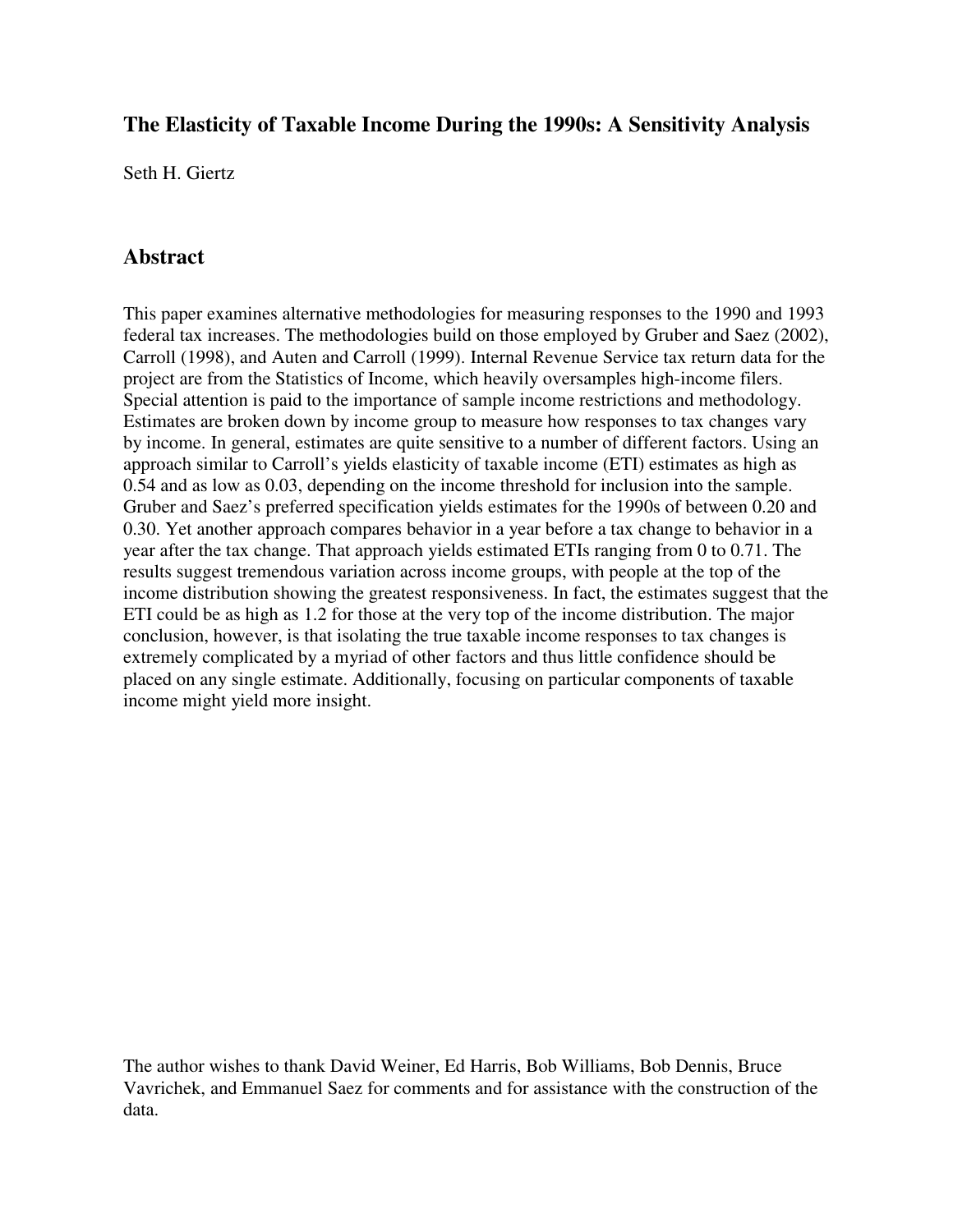# **I. Introduction**

In recent years, the elasticity of taxable income (ETI) has come to be considered the single most important parameter for measuring the implications of a change in tax rates on both efficiency and tax revenue. However, the economic magnitude of the ETI, the best method for measuring it, and the composition of the responses underlying the ETI are far from settled issues. In fact, as Kopczuk (2005) and Slemrod and Kopczuk (2002) posit, the ETI is not itself a structural parameter but is a function of many factors, including the institutional features of a tax system, which establish rules for deductions and credits, as well as policies toward evasion.

This paper examines alternative methodologies for measuring responses to the 1990 and 1993 federal tax increases. The methodologies build on those employed by Gruber and Saez (2002), Carroll (1998), and Auten and Carroll (1999). Internal Revenue Service tax return data for the project are from the Statistics of Income, which heavily oversamples high-income filers. Those data are very similar to data used by Carroll and Auten and Carroll and are a more extensive version of data used by Gruber and Saez. The paper pays special attention to the importance of sample income restrictions and methodology and breaks responses down by income group to measure how responses to tax changes vary by income.

In general, estimates are quite sensitive to a number of different factors. Using an approach similar to Carroll's yields ETI estimates as high as 0.54 and as low as 0.03, depending on the income threshold for inclusion into the sample. Gruber and Saez's preferred specification yields estimates for the 1990s of between 0.20 and 0.30. Yet another approach compares behavior in a single pair of years, before and after tax changes. That approach yields estimated ETIs ranging from 0 to 0.71. Those widely differing results suggest tremendous variation across income groups, with people at the top of the income distribution showing the greatest responsiveness. In fact, the estimates suggest that the ETI could be as high as 1.2 for those at the very top of the income distribution. The major conclusion is that isolating the true taxable income responses to tax changes is extremely complicated by a myriad of other factors and thus little confidence should be placed on any single estimate. Additionally, focusing on particular components of taxable income might yield more insight.

# **II. Issues**

Although taxes affect income, so do many other economic factors. Controlling for non-taxinduced trends in taxable income is a major obstacle to accurately estimating elasticities. The more rapid growth of income at the top of the income distribution has been especially pronounced over the 1990s. The underlying causes of that rapid growth are not well understood and the choice of methods to control for it has a great impact on estimated responses.<sup>1</sup> One approach explored in this paper, and developed by Gruber and Saez (2002), uses first differences (where the base, or initial year, and the subsequent year are generally three years apart) and includes a variable that is a piece-wise function of income in order to control for non-tax-related income trends.<sup>2</sup> A second approach, used by Carroll (1998), uses

 $<sup>1</sup>$  For example, see Kopczuk (2005).</sup>

<sup>&</sup>lt;sup>2</sup> See Giertz (2004).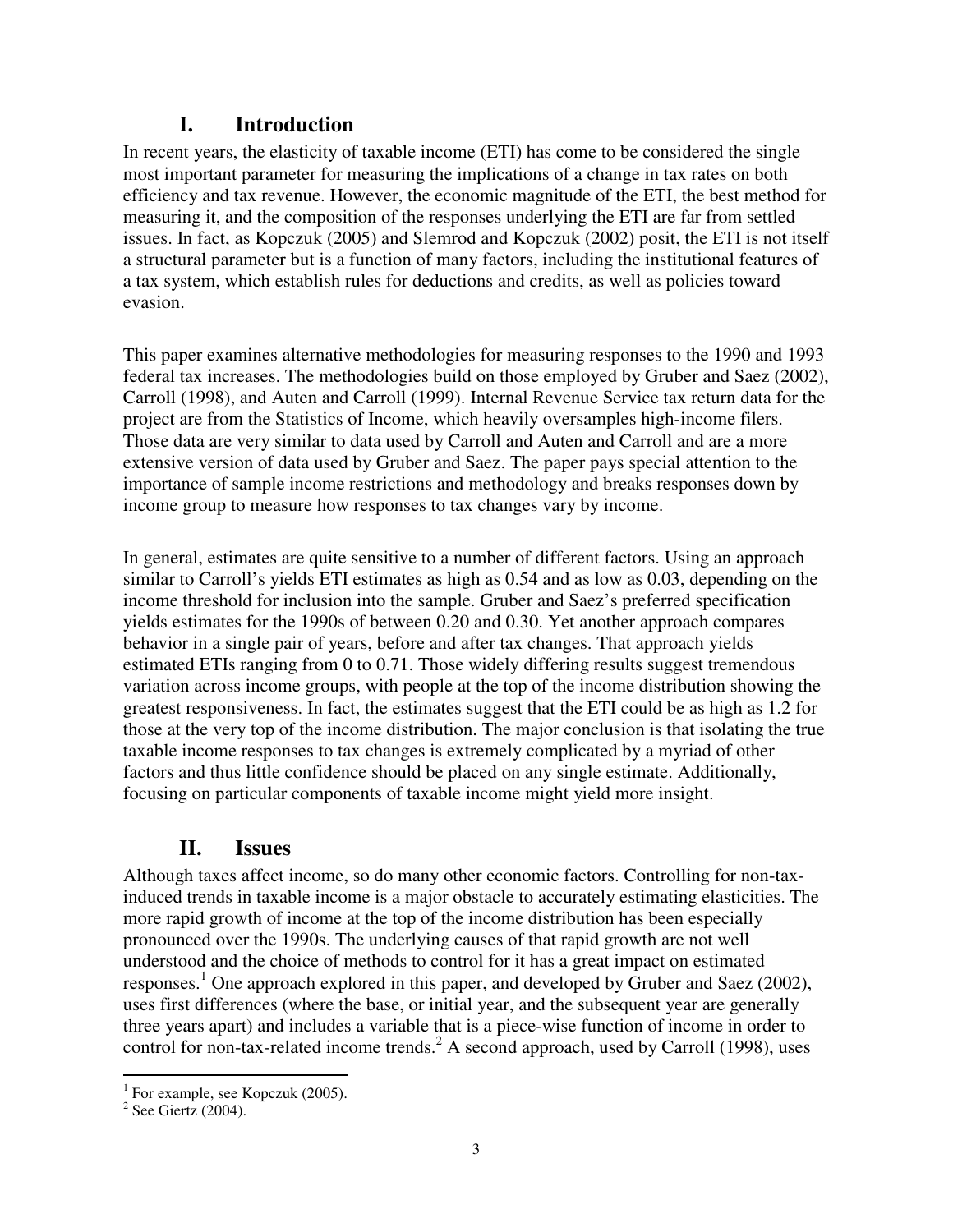year-to-year differences (or changes) and includes more extensive demographic information – such as geographic and occupational information – in an attempt to capture the non-taxrelated income trends. A third approach uses control variables similar to those used by Gruber and Saez but compares years before and after a tax change (for the 1990s, that involves differencing observations that are six years apart) in order to focus on long-term behavioral responses to tax changes.

#### **Controlling for Exogenous Trends in Income**

Over the past 30 years, the distribution of reported income has widened. That trend accelerated in the 1980s and early 1990s, especially at the top of the distribution.<sup>3</sup> Because people with the highest income pay a disproportionate share of taxes—the top 1 percent pay approximately one-third of all federal income taxes—their behavior is especially important for tax revenue.<sup>4</sup> Not fully accounting for the portion of that income growth that is unrelated to tax policy can result in large biases. For example, increases in marginal tax rates during the 1990s were targeted at taxpayers at the top of the income distribution and thus directly correlated with the rapid growth of their incomes. Not fully accounting for the exogenous (non-tax-related) portion of that income growth will bias ETI estimates downward. Although changes to the income distribution are widely documented and theories such as shifts in the returns to education and the market for superstars help explain the phenomenon, $5$  the underlying driving factors are not well understood, nor are the year-to-year deviations from that trend. The fact that the exogenous income trend has persisted through periods of both increases and decreases in the level and progressivity of tax rates suggests that it is, in large part, not a direct response to tax changes. In addition, because the trend has been irregular, distributional changes in years without tax changes may not provide useful measures of exogenous shifts that occur during periods with tax changes.

#### **Controlling for Mean Reversion**

Mean reversion also complicates estimation. Over a person's lifetime, income often follows a general path (for example, age-earnings profiles are well-known), with many fluctuations. After income has been particularly high or low, it will often revert to that general path. That reversion is especially pronounced at the tails of the distribution. People at the high end of the income distribution are often not there for long and will probably have a substantial drop in income that is unrelated to tax policy. At the other extreme, students will often have large increases in income when they enter the workforce. Estimating the ETI without fully controlling for mean reversion will result in a spurious correlation between non-tax-related increases (by people below their lifetime path) and decreases (by those above their lifetime path) in taxable income as responses to changes in tax rates. Those factors bias ETI estimates in opposite directions. Because the 1990s tax increases only targeted upper-income groups, mean reversion at the bottom of the distribution will not directly contaminate the elasticity

 $3$  According to Piketty and Saez (2003), the share of income reported by the top 10 percent of filers rose by more than a third, from 32.9 percent in 1979 to 41.4 percent in 1998; two-thirds of that increase went to the top 1 percent of taxpayers. The share of income reported by the top one-half of 1 percent more than doubled; the share reported by the top one-tenth of 1 percent nearly tripled; and the share reported by the top one-hundredth of 1 percent more than quadrupled.

<sup>4</sup> See Internal Revenue Service (2004).

<sup>&</sup>lt;sup>5</sup> See Rosen (1981).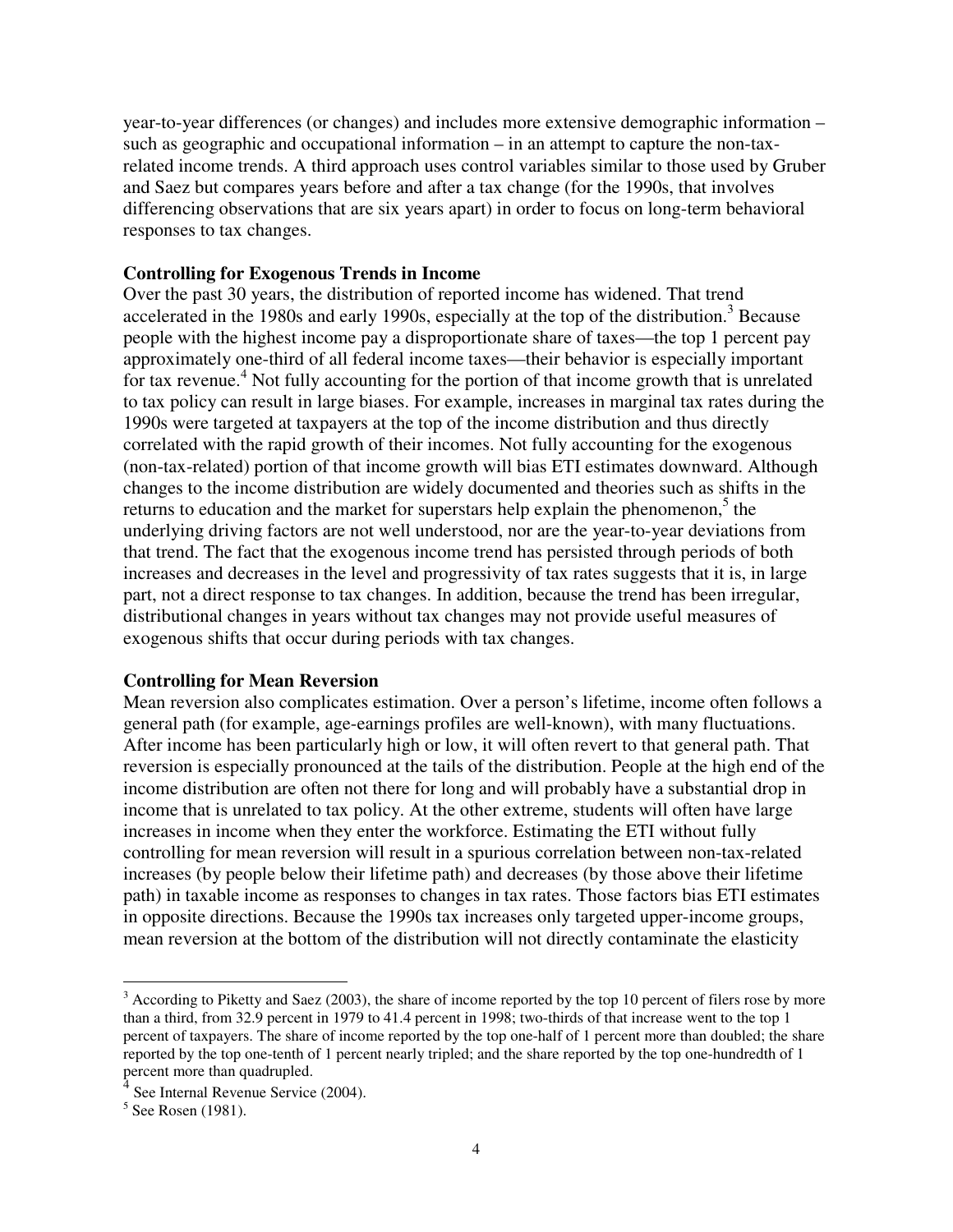estimate. It could, however, indirectly affect the coefficients on the control variables in the estimation. Mean reversion at the top of the distribution is still important for the 1990s and, in the absence of adequate controls, will result in an upward bias for the estimated elasticities.

Research into the ETI is also complicated by the fact that the ETI appears to rise with income.<sup>6</sup> If so, a single overall elasticity will not be applicable when considering the impact of rate changes that target only part of the income distribution or that differ across the distribution. In addition, a meaningful average overall ETI must take into account the correlation between income and the elasticities. The average response of all filers may poorly assess how taxable income or tax revenue as a whole will respond. For example, suppose there are two types of people, that tax rates are the sole determinant of income, and that between the base and subsequent years the net-of-tax rates rise by 10 percent for all filers.<sup>7</sup> Now, suppose that half of the population is in the first group and that each filer in that group has a base-year taxable income of \$10,000 and a subsequent-year taxable income of \$10,100, while those in the second group have a base-year taxable income of \$1,000,000 and a subsequent-year taxable income of \$1,090,000. In that instance, the low-income filers have an ETI of 0.1 and the high-income filers have an ETI of  $0.9<sup>8</sup>$  Under that scenario, the average individual ETI equals 0.5. But the ETI that accurately reflects the change in overall taxable income is 0.892 because the 0.9 applies to a base that is 100 times as large as the base for the group with the ETI of 0.1. That 0.892 is the *dollar-weighted* ETI.

#### **III. Data and Methods**

This paper uses data on individual tax returns from the Statistics of Income (SOI) for 1985 and 1988 to 2001 – although the primary analysis focuses on the period from 1989 to 1995. The SOI is a stratified random sample of tax filers, compiled by the Internal Revenue Service, and includes all information reported on filers' tax returns, plus additional demographic information. The SOI data encompass the Continuous Work History Survey (CWHS), used by Gruber and Saez  $(2002)$ .<sup>9</sup> The CWHS is a subset of filers from the SOI who are followed from year to year. Although the CWHS contains detailed and accurate information, it is deficient in two important respects. First, although the CWHS sample is quite large (for some years, more than 20,000 tax returns), relatively few returns are from the very top of the income distribution. If high-income taxpayers dominate an estimate, that estimate using the CWHS will depend heavily on just a few filers.<sup>10</sup> That shortcoming of the CWHS can be overcome by moving to the full SOI (as was done in Carroll [1998] and in Auten and Carroll [1999]), which heavily over-samples high-income filers. Second, the CWHS (and the full

 $6$  People with higher incomes generally have more opportunities to respond to tax changes (see Saez, 2004). They generally itemize their tax returns, rely less on wage and salary income, and have more control over the timing and source of their income than do other groups. People with more modest incomes can change their labor supply but may have few other alternatives for altering their taxable income.

 $<sup>7</sup>$  The net-of-tax rate equals one minus the marginal tax rate; i.e., the share of the next dollar of earnings that is</sup> not taxed.

<sup>&</sup>lt;sup>8</sup> The low-income filers' ETI is calculated by dividing their 1 percent increase in taxable income by the 10 percent increase in the net-of-tax rate. The high-income filers' ETI is calculated by dividing their 9 percent increase in taxable income by the 10 percent increase in the net-of-tax rate.

 $9$  Gruber and Saez use a publicly released version of the CWHS and their data span the 1980s. Giertz (2005) also applies Gruber and Saez's methodology to a proprietary version of the CWHS data for both the 1980s and 1990s.

 $10$  See Giertz (2004).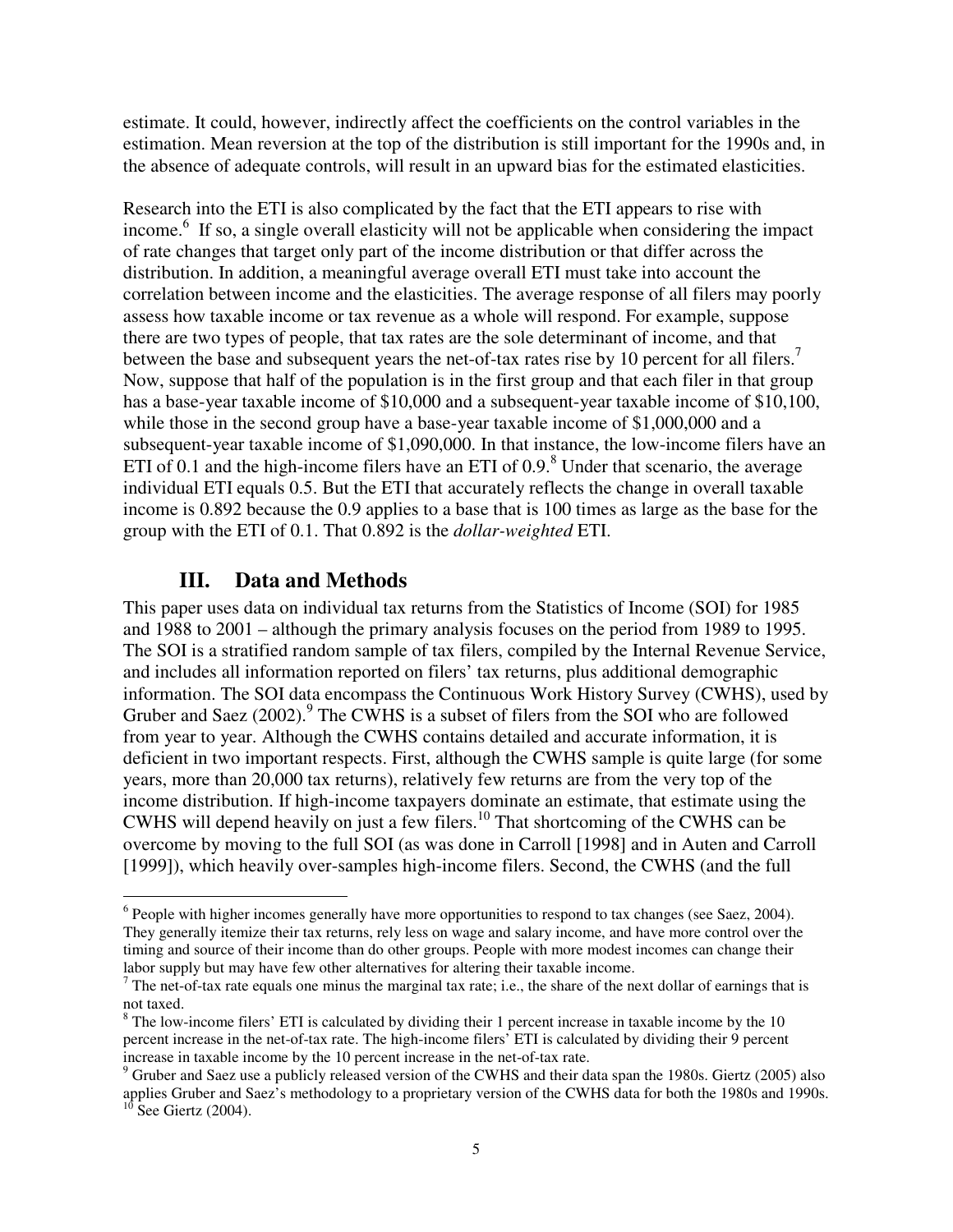SOI) includes only people who file returns and are listed as the primary filers. Thus, attrition is an issue. For example, suppose two individuals have identical incomes in year one, but in year two one person's income falls below the filing threshold while the other person experiences an increase in income. The data will only include the person whose income rose, thus providing a misleading picture of income growth between the two years.

The analysis relies on three core samples constructed from the SOI. Construction of each sample conformed to the three different methodologies explored in the next section (see Table 1).

- The sample used with Gruber and Saez's approach includes only observations paired over three-year intervals from 1988 to 2001 – although much of the analysis uses only years 1989 to 1995. For example, a paired observation from base year 1992 would contain the change in that variable between years 1992 and 1995. Additionally, only filers with more than \$10,000 in total real income (in 1992 dollars) are included in the sample. Both federal and state tax rates are calculated using the Congressional Budget Office's (CBO's) internal tax calculators.
- For the approach followed by Carroll, each paired observation represents the one-year change in the particular variable. For inclusion into that sample, the filer must be married and appear (with the same spouse) in each year from 1989 to 1995 and have a minimum of \$50,000 in total income in each (every) year. Thus, year-to-year changes are included only for those meeting the income criterion who also appear in each of the seven years. Federal tax rates are calculated on the basis of average taxable income. The portion of the payroll tax used to finance Medicare is also included in the analysis. As with Carroll, state tax rates are not included.
- The third approach examines behavior in only two periods: one well prior to the tax change and the other after taxpayers have had the opportunity to respond. That approach, of comparing a year prior to and after a tax change, has been employed by Auten and Carroll (1999). This paper uses that same general approach, but the analysis employs Gruber and Saez's variable construction and not Auten and Carroll's method. The base year is 1989 (before the 1990s tax changes have taken place) and the subsequent year is 1995 (by which time taxpayers are assumed to have adjusted to the tax changes). For comparison, the same technique is applied to the Tax Reform Act of 1986 (TRA-86) using years 1985 and 1989 – the years used by Auten and Carroll. Both federal and state tax rates are calculated using CBO's internal tax calculators.

#### **Gruber and Saez's Approach**

For base years 1989 to 1992, the sample constructed for Gruber and Saez's approach includes over 157,000 paired observations. The SOI sample is rich in high-income filers, containing 26,128 returns with taxable income greater than \$1,000,000 (see Table 2). In contrast, the CWHS sample used by Gruber and Saez includes just 25 such returns.<sup>11</sup> For the SOI, 5,775 returns report taxable income over \$5,000,000, compared to just two for the CWHS. Estimated elasticities are generated with respect to two different income measures. The first measure is gross income, which equals total income minus Social Security benefits and capital gains. The second income measure is taxable income, which equals gross income

 $11$  That is based on incomes in 1992 dollars, as adjusted by rates of growth in gross income.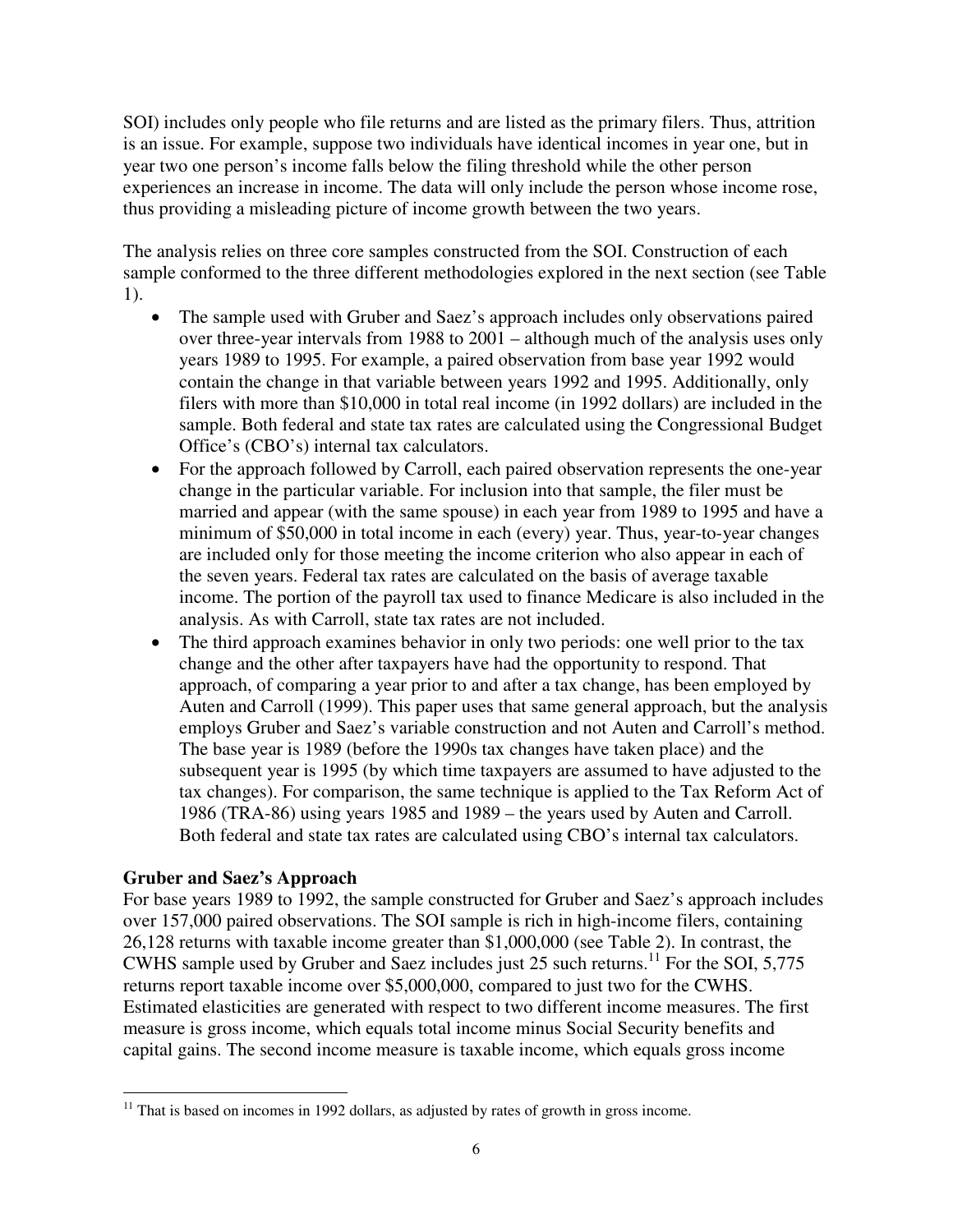minus exemptions and standard or itemized deductions. Both measures use a 1990 constantlaw definition of income, meaning that income measures are constructed in an identical manner for all years. Following Gruber and Saez, income measures are adjusted by the growth in average gross income, using  $1992$  as the base.<sup>12</sup> The sample includes only returns with gross income greater than \$10,000 in the base year and positive income in the subsequent year. Without those restrictions, the SOI sample would be about 20 percent larger. Mean taxable base-year income is \$826,100 and gross income is \$971,100 after adjusting by the growth rate in gross income (see Table 2). Individual marginal tax rates (both state and federal) are imputed using CBO's internal tax calculators.<sup>13</sup> The mean base-year net-of-tax rate is 69.6 percent when taking into account both federal and state taxes.

The methodology follows directly from Gruber and Saez (2002). The income growth rate equals

$$
\ln\left(\frac{income_{t+3}}{income_{t}}\right) = \alpha + \xi \cdot \ln\left(\frac{1 - taxrate_{t+3}}{1 - taxrate_{t}}\right) + mars \cdot \beta_1 + year \cdot \beta_2 + spline(income_t) \cdot \beta_3 + demog \cdot \beta_4 + \varepsilon \cdot \frac{14}{1 - taxrate_{t}} + \varepsilon
$$

The dependent variable is log of income in the subsequent year (*incomet+3*) divided by income in the base year (*incomet*), where the subsequent year is three years after the base year. The key independent variable equals the log of the net-of-tax rate in the subsequent year divided by the net-of-tax rate in the base year. To avoid endogeneity between the tax rate and income, an instrument is used in place of the actual log change in the net-of-tax rate.<sup>15</sup> The coefficient on that variable, ξ, represents the ETI. Control variables include year-fixed effects, dummies for marital status (*mars*), and a 10-piece spline of the log of individual base-year income. The spline is intended to control for mean reversion and for non-tax-related income trends that have differed across the reported income distribution in recent decades. Alternative specifications explored by Gruber and Saez include a model with the log of base-year income in place of the spline and a specification that excludes the income control altogether.<sup>16</sup> Gruber and Saez also weight their regressions by income. That places much more emphasis on responses at the top of the income distribution and is designed to yield results that are more indicative of the overall income response (and tax revenue implications) resulting from a change in tax rates. Note that if responses do not vary by income, then weighting will not affect ETI estimates. In addition to extending the years of data and adding more high-income filers, this analysis also adds a richer set of demographic information (*demog*), including age, sex, itemization status, and state-fixed effects.

 $12$  The adjustment for gross income growth is analogous to adjustments that transform nominal dollars into real dollars. Thus, for this paper, each individual's reported income is multiplied by the ratio of average gross income in 1990 over the average gross income in the year of the observation.

<sup>&</sup>lt;sup>13</sup> Jon Bakija of Williams College designed the state tax calculator used by CBO. Gruber and Saez used the National Bureau of Economic Research's (NBER's) TAXSIM model to impute their federal and state marginal tax rates.

<sup>&</sup>lt;sup>14</sup> Note that all variables are for individuals. For simplicity, though, the equation omits subscripts denoting the individual.

<sup>&</sup>lt;sup>15</sup> The instrument is constructed by inflating base-year income by the growth in mean gross income over the three-year interval. Next, the tax calculator computes counterfactual tax rates on the basis of the inflated income measure. Finally, two-stage least squares (2SLS) is employed, where, in the first stage, the log change in the actual net-of-tax rate is regressed against the imputed log change in the net-of-tax rate, along with the other independent variables.

<sup>&</sup>lt;sup>16</sup> In addition, Gruber and Saez include a variable to separate the income effect from the substitution effect. They conclude that the income effect is not important and thus exclude it from most of their analysis.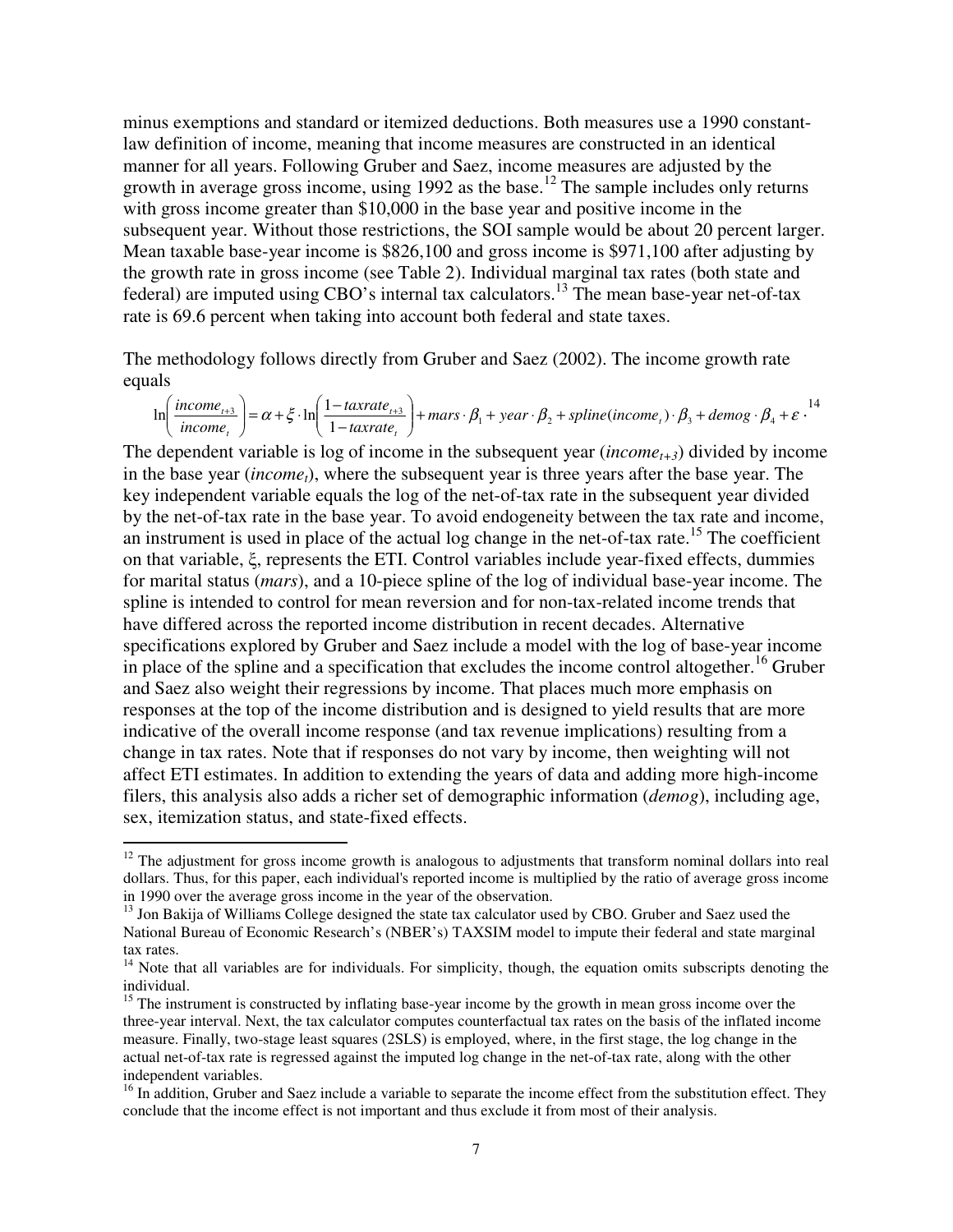#### **Carroll's Approach**

The data for Carroll's approach are composed of 5,143 filers (30,858 paired observations of successive years) who are followed from 1989 to 1995. Mean taxable income (in 1992 CPIadjusted dollars) is \$1,223,800, and mean gross income is \$1,398,600. The mean net-of-tax rate is 64.7 percent.

#### Carroll's approach involves estimating

 $\ln(Income_t/Income_{t-1}) = a_0 + a_1 \ln[(1-\tau_t)/(1-\tau_{t-1})] + \beta X + \gamma_t + \varepsilon_t$ where the dependent variable is the log change in income between year  $(t - 1)$  and *t*. The key independent variable is the log change in the net-of-tax rate. The model includes year  $(\gamma_t)$  and state-fixed effects, age, and children, as well as proxies for financial wealth and

entrepreneurship. Carroll also included occupational information, which CBO does not have.

To control for tax-rate endogeneity, average income over the seven years is used to generate a "synthetic" tax rate that varies only with exogenous tax law changes. That is, the marginal tax rate is calculated for each year on the basis of the individual's average income. The Medicare portion of the FICA tax, the cap for which was increased in the early 1990s, is also included in the tax rate imputations. Earning splits are imputed on the basis of W-2 forms for 1995.<sup>17</sup> That synthetic tax rate is the key independent variable in the first-stage regression, which is used to produce the instrumented net-of-tax rates.

#### **Approach Comparing End Years**

Data for 1989 and 1995 are used to examine the tax changes of the early 1990s. For comparison, data from 1985 and 1989 are used to estimate ETIs for TRA-86. For the 1990s, the sample includes 31,940 filers with incomes greater than \$10,000 in 1989. The sample used to evaluate TRA-86 includes 37,673 filers.

The model looks very similar to that used by Gruber and Saez and discussed above. The main difference is that this approach uses only one paired observation covering six years per individual, as opposed to a series of three-year time spans. Thus, the model can be written

$$
\ln\left(\frac{income_{1995}}{income_{1989}}\right) = \alpha + \xi \cdot \ln\left(\frac{1 - taxrate_{1995}}{1 - taxrate_{1989}}\right) + mars \cdot \beta_1 + year \cdot \beta_2 + spline(income_{1989}) \cdot \beta_3 + demog \cdot \beta_4 + \varepsilon \cdot \beta_4 + \varepsilon
$$

The model for TRA-86 is identical, except the base year is 1985 (instead of 1989) and the subsequent year is 1989 (instead of 1995). As with Gruber and Saez's analysis, the equations are estimated via two-stage least squares, where the tax rate for the subsequent year is instrumented first by inflating base-year income by the growth in gross income between the base and subsequent year. That income measure is used to impute marginal tax rates on the basis of the law in the subsequent year. The imputed tax rate is the key independent variable in the first-stage regression.

 $17$  W-2 information was not available for other years. Given the size of the sample, imputing splits on the basis of one year should have little impact on the estimates, although if there was a shift in the distribution of earnings among households – or a change in the distribution of earnings within the household in response to changes in tax rates – then that approach could bias estimates.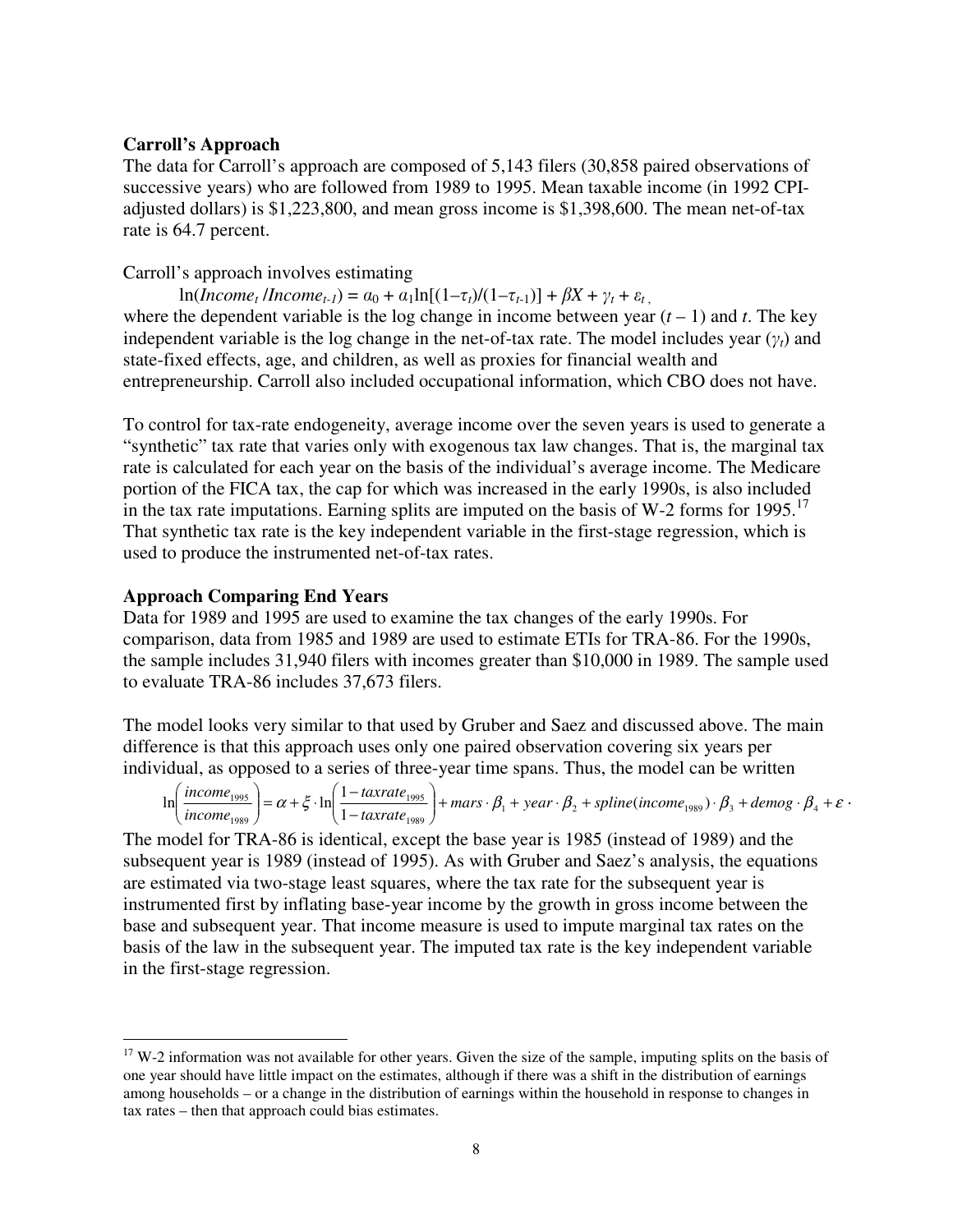#### **Sample Weighting**

While some of the regressions are weighted by income, all regressions are weighted to adjust for the SOI's non-random sampling properties. In contrast to the CWHS, which is designed to be random, selection into the full SOI is conditional on several factors, including income. Sampling probabilities reach 100 percent for very high-income filers. The sample is also constructed such that once a filer is sampled, he will continue to be sampled in all subsequent years, so long as his income increases (and his other characteristics, such as filing status, do not change). In fact, the probability that one is observed in two different years is simply the minimum of the sampling probabilities for the two years. Without weighting, that sampling strategy raises the potential for spurious correlation between the dependent variable [ln(*incomet/incomet-1*)] and the independent variables, including the tax variable. To avoid that possibility, (paired) observations from the full SOI are weighted by the reciprocal of their probability of appearing in the sample. That strategy is discussed in Imbens and Lancaster (1996) and in Auten and Carroll (1999), the latter of whom employ the strategy using SOI data.<sup>18</sup>

### **IV. Results**

The three approaches yield a range of estimates of the ETI that are highly sensitive to a number of factors, including the choice of income cutoff for inclusion into the sample, the identification strategy, and the weights used in the regressions. Estimated responses are generally much stronger at the very top of the income distribution, but they are often not robust. The variation in responses by income and across time periods may truly reflect the fact that behavioral responses differed across those factors. But, the fact that estimates vary greatly both within and across methodologies cautions against placing too much emphasis on any particular result.

#### **Results from Gruber and Saez's Approach**

Using the CWHS, which contains few filers from the very top of the income distribution, Gruber and Saez (2002) report an overall estimated ETI of 0.40 for the 1980s. Applying the same methodology and similar data, Giertz (2005) obtains a similar result for the 1980s, but finds that his results are very sensitive to income-weighting the regressions and that just a few primarily very high-income filers drive the overall result. Employing the same approach to similar data from the CWHS, Giertz finds a much smaller estimated ETI of 0.20 for the 1990s and an estimated ETI of 0.30 for the full 1979-2001 period.

Here, using the full SOI for the same set of years (1989 to 1995) as Carroll, the methodology of Gruber and Saez (which compares behavior over three-year intervals) results in an incomeweighted estimated ETI of 0.30 for Gruber and Saez's most preferred specification, which includes a 10-piece spline of logged base-year income (see Table 3). The corresponding gross income elasticity is 0.20. Both estimates show strong statistical significance. With no controls for base-year income, estimates are much larger – 1.4 for taxable income.

<sup>&</sup>lt;sup>18</sup> Additionally, income-weighted results for the full SOI are produced by simply multiplying income by the weights used to adjust for the SOI's sampling strategy.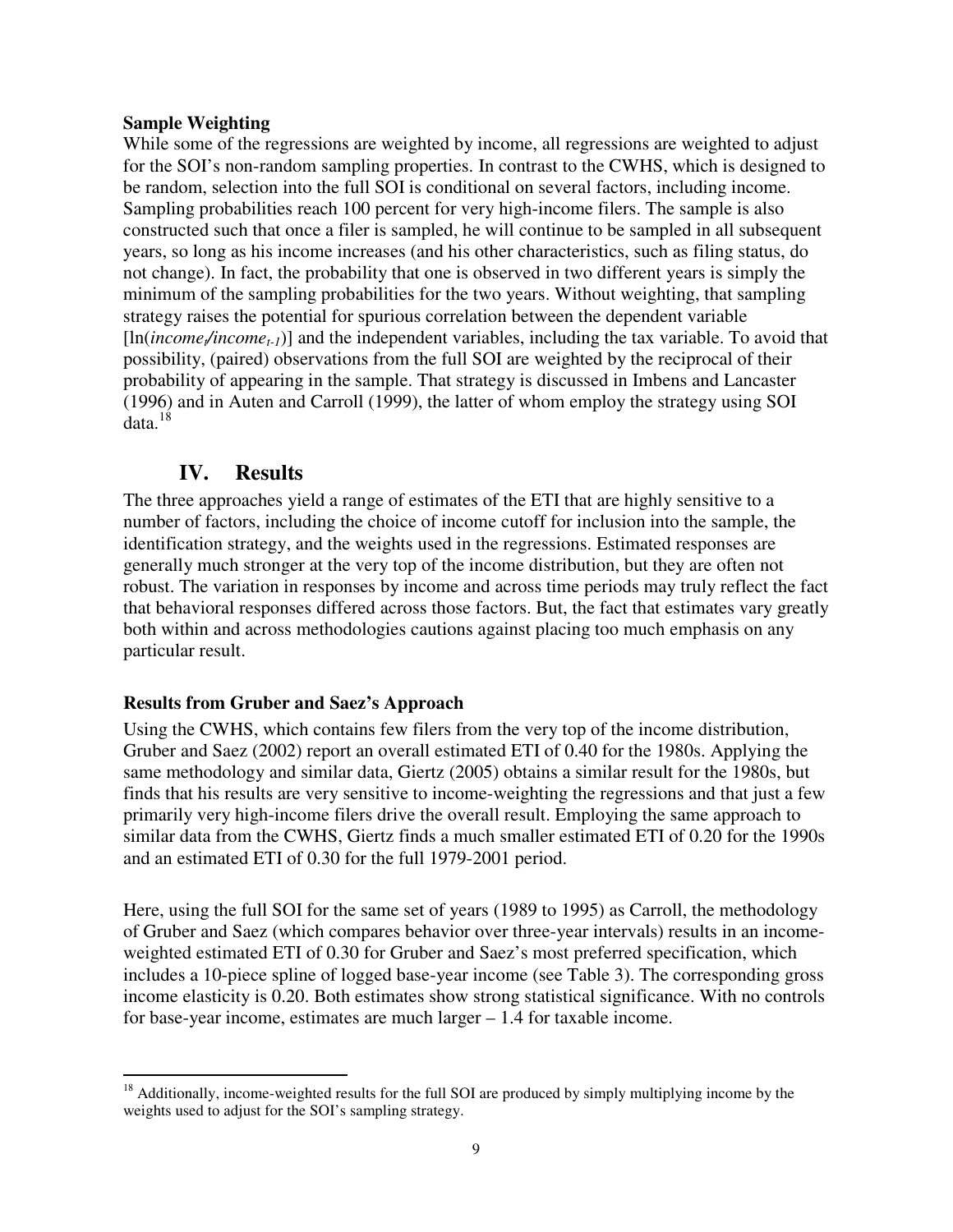Those estimated elasticities decline by about one-third when the period is extended to include 1988 and 1996 to 2001. The estimated ETI falls to 0.20 and the estimated gross income elasticity drops to 0.13, but both remain highly significant (see Table 4). Those estimates are very similar to the statistically insignificant estimates reported by Giertz (2005), examining the same years with the same methodology but using CWHS data rather than the full SOI. Because the added years do not include any federal tax changes, those additional years probably affect estimates by altering the estimated baseline income trend. For example, if the income growth for upper-income filers (relative to lower-income filers) moderated during those years, then the spline coefficients might be affected. That could result in a flatter baseline income trend, which would result in lower estimated responses.

The much larger estimates without income controls suggest that mean reversion dominates the secular increase in income at the top of the income distribution. In a period like the early 1990s, falling incomes (due to mean reversion) at the top of the income distribution are directly but spuriously correlated with the also falling net-of-tax rate. Without adequate controls, at least a portion of that spurious correlation will be reflected in the estimated ETI. By contrast, in a period in which the net-of-tax rate is rising, such as the 1980s, that spurious correlation may bias estimates downward because the falling incomes at the top are inversely correlated with the rise in the net-of-tax rate. That possibility is supported by Giertz (2005), who finds that excluding income controls greatly increases estimated responses for the 1990s, but substantially lowers them for the 1980s. Note that very few middle-income filers will move to the very top of the income distribution. But, incomes for most of those at the very top of the distribution will eventually fall to more moderate levels (independent of taxes). Thus, mean reversion at the top of the income distribution is an important phenomenon. Additionally, the fact that Gruber and Saez's approach weights regressions by base-year income makes mean reversion at the top of the income distribution potentially even more problematic.

#### **Results from Carroll's Approach**

Carroll's model yields ETI estimates ranging from 0.54 to 0.03, depending on the income cutoff and whether his full model or only year-fixed effects are used (see Table 5). Using Carroll's income cutoff of \$50,000, the estimated ETI is 0.46 when including only year-fixed effects and 0.54 for the full model. Those estimates are substantially higher than the 0.31 and 0.38 reported by Carroll. In contrast, the estimates for gross income are smaller than those found by Carroll: 0.18 (versus 0.26) with just year-fixed effects and 0.27 (versus 0.32) for the full model (see Table 6). Only one of the gross income elasticities shows strong statistical significance.

Those estimates are quite sensitive to the income cutoff used for inclusion into the sample. The \$50,000 cutoff results in 5,143 filers – substantially more than the 4,233 in Carroll's sample, which used the same cutoff.<sup>19</sup> Raising the cutoff to \$61,500 results in a sample size

 $19$  The income cutoffs are based on gross income. It is not clear which measure was used by Carroll, but assuming a cutoff based on gross income results in a sample that is substantially larger than Carroll's. Conversely, using a cutoff based on taxable income results in a sample of 3,716 individuals, substantially smaller than Carroll's sample of 4,233 individuals.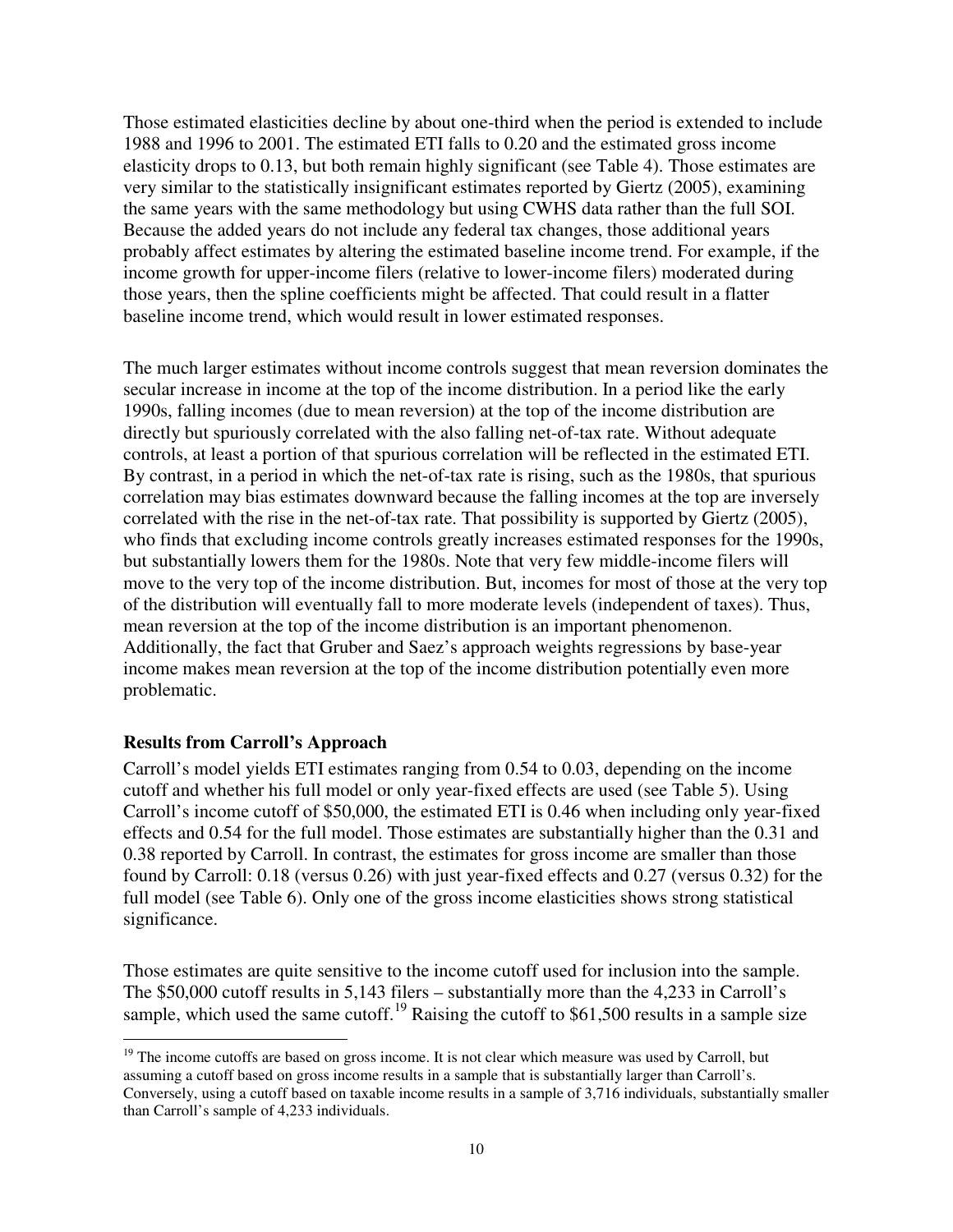that is very close to Carroll's and somewhat smaller estimated ETIs: 0.48 for the full model. The estimated gross income elasticities are a little larger and closer to the core gross income elasticities reported by Carroll: 0.21 (versus 0.26) with just year-fixed effects and 0.29 (versus 0.32) for the full model.

Increasing the income cutoff further yields smaller estimated ETIs, a finding that contrasts with Carroll's substantially larger estimates when he raised the sample income cutoff from \$50,000 to \$75,000. As the income cutoff is raised to \$75,000, gross income elasticity estimates are more stable than the corresponding ETI estimates. Once the income cutoff reaches \$100,000 both taxable and gross income elasticities are small (often very close to zero and not statistically different from zero). While some of the samples yield statistically significant results, the sensitivity of the results to the sample cutoff makes it difficult to place very much confidence in any single estimate.

The same analysis was repeated using individuals' average (instead of annual) gross income over the 1989-1995 period as the criterion for inclusion into the sample. Using the \$50,000 cutoff, the average income measure yields a sample size somewhat closer to Carroll's, although the resulting estimates are just as sensitive and exhibit similar patterns as the income cutoff is raised. For the \$50,000 to \$75,000 income cutoffs, the estimated ETIs for the full model are somewhat smaller than those reported in Table 5; for the \$100,000 cutoff, the estimated ETI is larger than the corresponding estimate in Table 5.

Altering the income cutoff for inclusion into the sample primarily affects the counterfactual group (i.e., the group not facing a tax change). For a couple of the paired years (1991-92 and 1994-95), the tax schedule did not change, so observations for those years serve primarily to identify the non-tax-related trend in income. Additionally, the 1990 and 1993 tax increases were targeted at upper-income filers; many filers experienced no statutory change in tax rates over the entire period. Those lower-income filers also serve to identify the non-tax-related income trend, assuming trends are the same across incomes. Over that period, income growth has been slower for low-income groups than for higher-income groups. Thus, as the income cutoff for inclusion into the sample is raised, the estimated income trend, in the absence of any changes in tax law, may rise. If that phenomenon dominates, then estimated elasticities would be expected to rise (as found by Carroll) as the income cutoff increases over a period when tax rates were rising (i.e., where the net-of-tax rate is falling) as in the first half of the 1990s. In contrast, mean reversion may also be strong for lower-income filers. For the 1990s, the impact of mean reversion at the bottom of the distribution would have the opposite effect on estimated ETIs, raising the estimates. If that phenomenon dominates, then estimated elasticities would be expected to fall as the income cutoff is raised – which is what this paper found.

When the analysis is repeated with various subsets of years, substantial responses are generated when including only years 1991 and 1993, although statistical significance for most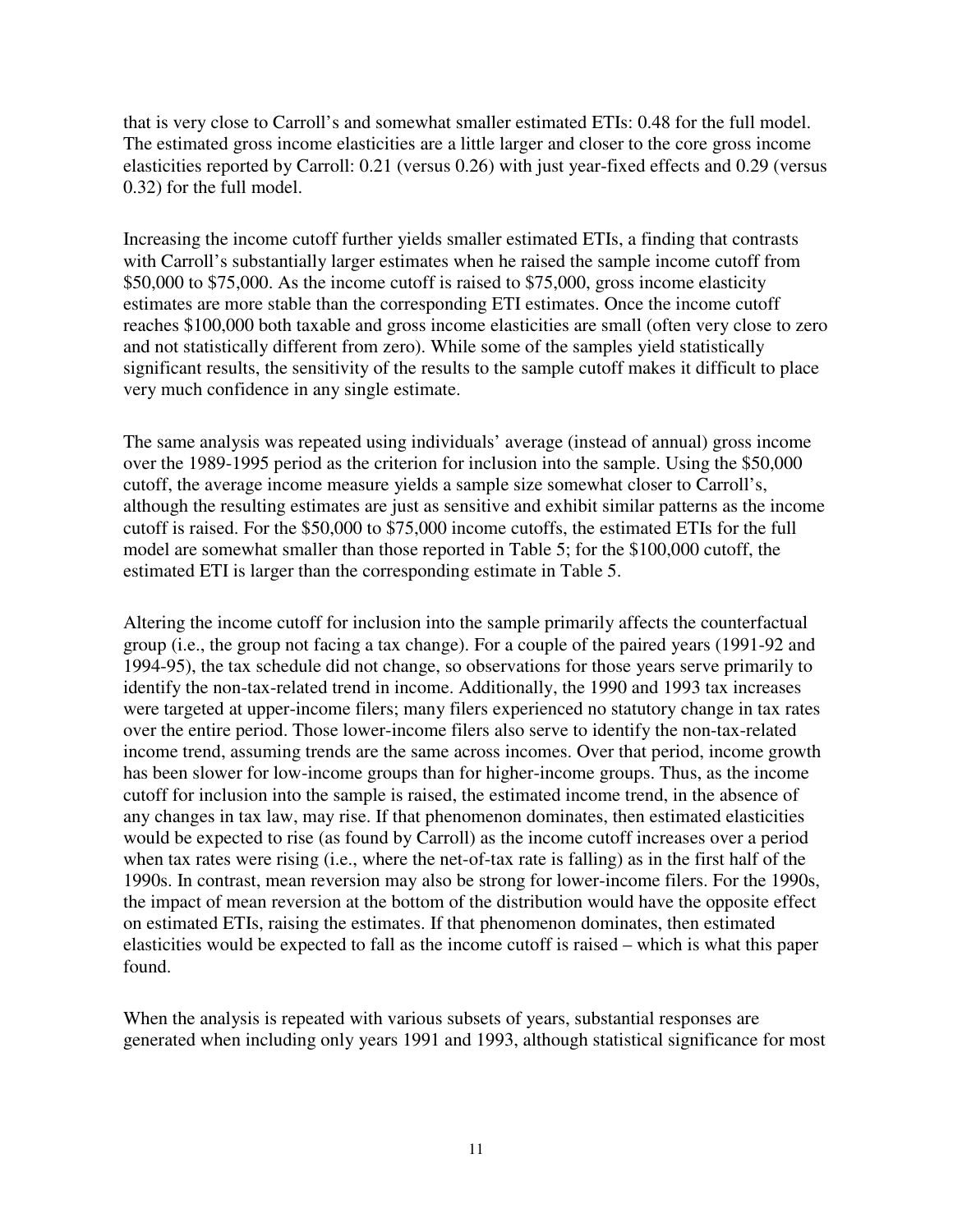of those estimates is poor (see Table 7 and Table 8).<sup>20</sup> For some of the income cutoffs, estimated elasticities are extremely close to the estimates from the corresponding model that includes all of the years; for others, the estimates are different. Given that most of the dropped observations do not contain tax changes, it is not clear which estimates are more believable. On the one hand, including the other years may help to identify the control variables. On the other hand, they may bias the estimates if the income growth in those other years (when tax rates are not changing) is very different from the non-tax-related income growth in the years in which tax rates did change.

#### **Results from the Approach Comparing End Years**

A question, aside from the robustness of the estimates, is whether the estimates capture longer-term behavioral responses, as opposed to shorter-term income shifting. Comparing adjacent years, à la Carroll, may yield estimates that reflect transitory responses and not fundamental shifts in behavior. For example, Goolsbee (2000), examining the behavior of high-paid executives, finds very large transitory responses to the Omnibus Budget Reconciliation Act (OBRA) of 1993, but only modest longer-term responses. Although Gruber and Saez compare behavior over three-year intervals, many years that make up each paired observation probably contain transitory shifting. Thus, long-run estimated elasticities based on that approach may still be contaminated by short-run income shifting. One way to focus on longer term responses is to compare behavior a couple of years before a tax change to behavior a couple of years after the change. Auten and Carroll (1999) used that basic approach to examine responses to the Tax Reform Act of 1986.

The present analysis, in addition to estimating ETIs for the 1990s by comparing end years, also applies the same approach to generate ETI estimates for TRA-86 for purposes of comparison. The TRA-86 estimates are not intended to be a pure replication of Auten and Carroll's approach because, although the years used are the same, the identification strategy (including the variables used to control for non-tax-induced changes to income) and data construction are different. In any event, using years 1985 and 1989, Auten and Carroll's approach yields a person-weighted estimated ETI of 0.32 using the set of control variables from Gruber and Saez's most preferred specification (see Table 9). By contrast, Auten and Carroll report an estimated ETI of 0.51 to 0.75 depending on the set of control variables that they include. Note that Auten and Carroll restrict their sample to filers ages 25 to 55 in 1985 with at least \$21,020 in taxable income if married and \$15,610 in taxable income if single. This paper excludes from the sample only those filers with less than \$10,000 in gross income in 1985 and with zero or negative gross or taxable income in 1989. (Those are the same sample restrictions imposed by Gruber and Saez.)

Applying the same approach using years 1989 and 1995 yields a slightly negative personweighted estimated ETI (-0.08) that is not statistically different from zero. When including the log of base-year income, instead of a 10-piece spline, the estimated ETI falls to -0.57. The corresponding estimate for TRA-86 is 1.33. The difference in the two results suggests that the

 $20$  The 1991 observations measure changes from 1990 to 1991, and the 1993 observations measure changes from 1992 to 1993.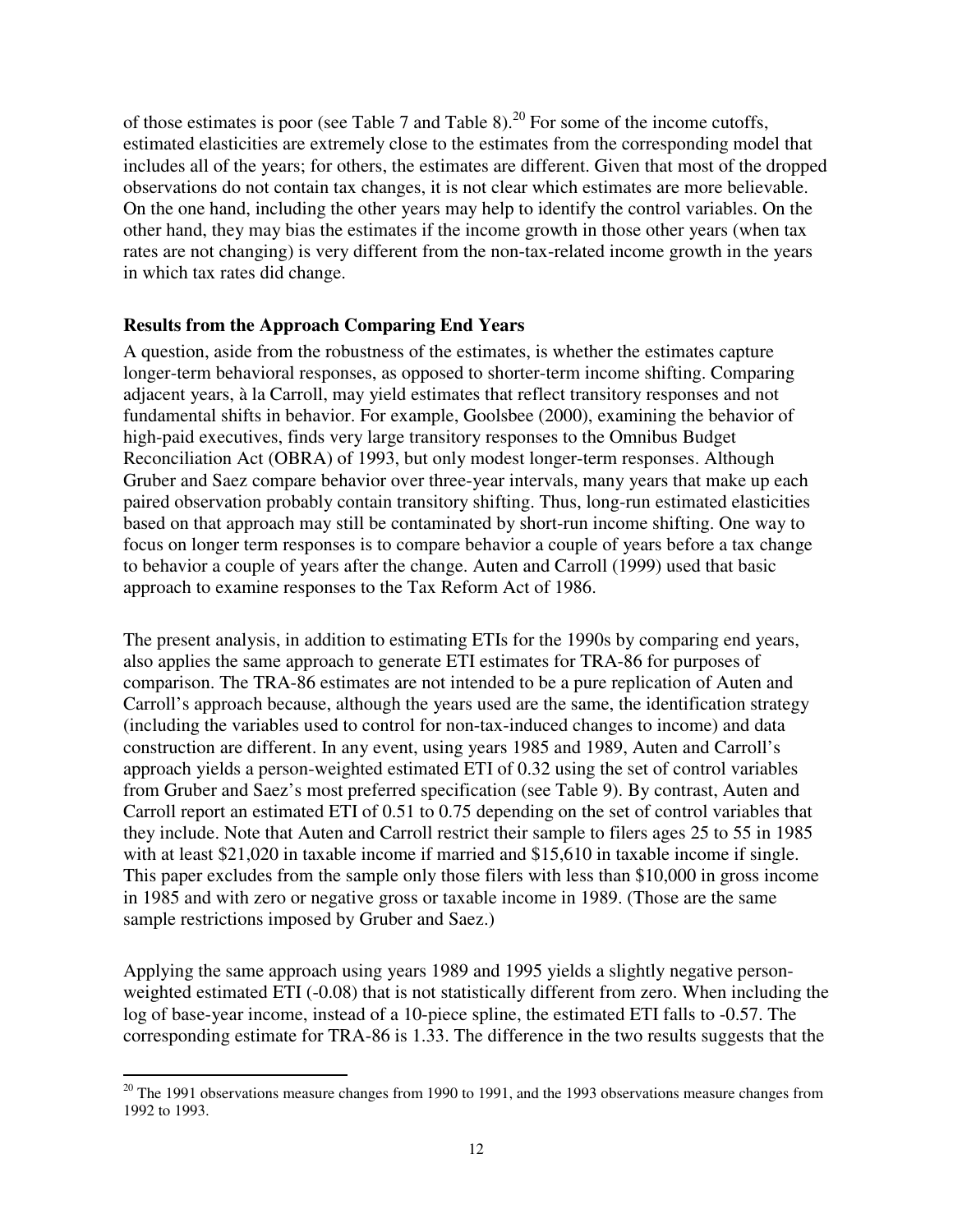log of base-year income fails to fully control for the secular rise in income. That failure would bias the estimated ETI upward for TRA-86 and downward for the early 1990s. The 10-piece spline may control more effectively for the secular income trend. If the model is properly identified, it suggests that there was no response to the 1990s tax increases but a substantial (although at the low end of the range reported in the literature) response to TRA-86. Of course, with so many other factors moving simultaneously, it is quite possible that even the model with the 10-piece spline is poorly identified.

Reestimating the different specifications using income-weighted two-stage least squares, as used by Gruber and Saez, results in a modest increase in the estimated ETI for TRA-86 (using Gruber and Saez's most preferred set of control variables). The fact that the estimated ETIs for TRA-86 are almost identical with and without income weighting suggests that the ETI for the time period is relatively constant across the income distribution. That finding is not consistent with Giertz (2005), Gruber and Saez (2002), and others who report estimated ETIs for the 1980s that are much larger for upper-income filers. By contrast, the estimated ETI for the 1990s rises from slightly negative to 0.42 with income weighting. That estimate is still not statistically different from zero, however.

For TRA-86, raising the threshold for inclusion into the sample from \$10,000 to \$75,000 of base-year income lowers the person-weighted ETI to 0.08 but raises the income-weighted estimate to 0.40 (although still not statistically different from zero). It is possible that mean reversion at the bottom of the income distribution was positively correlated with the increase in net-of-tax rates after TRA-86 and that raising the cutoff for inclusion into the sample thus removes much of that mean reversion. By contrast, income weighting may more than offset that effect by placing greater weight on filers with more taxable income, who probably have larger ETIs.

For the 1990s, raising the income cutoff leads to much larger person-weighted and incomeweighted ETI estimates. Because the 1990s tax increases affected primarily upper-income filers, raising the cutoff for inclusion into the sample may simply change the pool of filers who do not experience a tax change. Reducing the sample may eliminate much of the mean reversion at the bottom of the distribution – i.e., those with low income in 1989 who experienced a large non-tax-related increase in income between 1989 and 1995 – resulting in a slower estimated secular trend in taxable income.

#### **Heterogeneous Responses by Income**

A number of studies have found that estimated ETIs vary greatly by income, with the largest responses for very high-income filers. [For example, see Saez (2004).] This analysis of the 1990s tax changes, employing Gruber and Saez's methodology, finds that raising the sample cutoff from \$10,000 to \$100,000 has a positive but only a modest impact on the estimated ETI, raising it from 0.20 to 0.23. In contrast, raising the cutoff to \$500,000 has an enormous effect, increasing the (income-weighted) estimated ETI to over 1.2.

Note that changing the income restriction for the sample also affects the identification strategy. With the unrestricted sample, identification is based at least partly on lower-income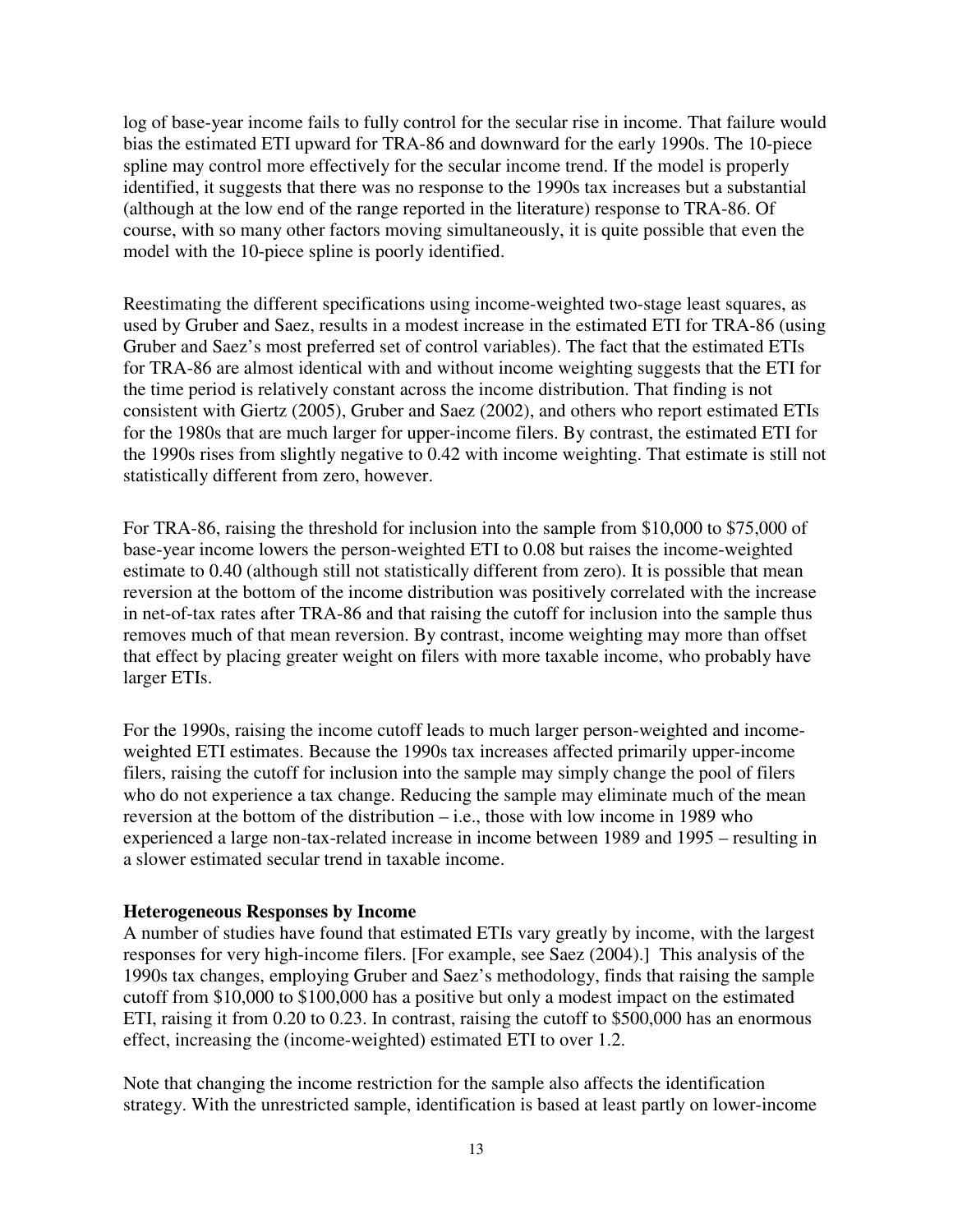filers who experience a different (or no) change in tax rates. Restricting the sample to those filers with over \$500,000 in income removes most differences in (instrumented) net-of-tax rates. Identification comes from comparing behavior over years in which tax rates change to behavior over years with the same tax rates. Whether that hampers or improves the identification process depends on how well the control variables, such as the spline, capture non-tax-related changes to income that vary across the income distribution.

#### **Person-Weighted Estimates by Income Quantile**

As an alternative to income-weighted two-stage least squares and to further explore how responses vary by income, the analysis employed two person-weighted approaches to estimate ETIs separately by income quantile: a single-equation least squares framework and an absolute deviation method with separate regressions for each quantile.

The first approach estimates separate ETIs by quantile within a single equation framework by interacting the log change in the net-of-tax rate with quantile dummies, defined using baseyear taxable income.<sup>21</sup> All estimates use Gruber and Saez's most preferred specification, which includes a 10-piece spline. If the ETI is uncorrelated with taxable income *within each quantile* and the model is otherwise properly identified, then person-weighted estimated ETIs, by quantile, would represent a viable alternative to income-weighted 2SLS. If that supposition (that the ETI is uncorrelated with taxable income within each quantile) is correct, then unweighted and income-weighted quantile elasticity estimates would be identical because the elasticity, while varying by income, remains constant within each income quantile.

The person-weighted estimates vary greatly by quantile, with by far the largest elasticities for those at the very top of the income distribution (see Panel 1 of Table 10).<sup>22</sup> Estimates are positive for all quantiles above the 30th percentile and almost always show strong statistical significance above the 50th percentile. For the top one-half of 1 percent of filers, the estimated ETI is  $0.99<sup>23</sup>$  Interestingly, the estimated ETI is just  $0.16$  for the 95th percentile to the 99.5th percentile and just 0.21 for the 90th percentile to the 95th percentile. For deciles four to nine, estimated ETIs range from a high of 0.68 to a low of 0.05. For the bottom five deciles, estimates are either the wrong sign or not statistically different from zero. Little significance can be placed on the estimates for the lower quantiles because those filers generally experienced no change in (federal) tax rates.

The second alternative approach uses quantile regressions to estimate ETIs. The quantile regression is a more general form of the median regression (or least absolute deviations regression). Each regression uses the same data (and sample restrictions) as used with Gruber and Saez's approach applied to the 1990s. The quantile regression is based on minimizing the

 $21$  While estimates are based on the full SOI, income cutoffs for the various quantiles are based on the CWHS sample, which represents a random sample of all tax filers.

 $^{22}$  The first nine dummies represent the first nine deciles, or tenths, of the income distribution. The 10th dummy applies to filers between the 90th and 95th percentiles. The 11th dummy applies to those between the 95th and 99.5th percentiles. The final quantile dummy applies to filers in the top one-half of 1 percent.

<sup>&</sup>lt;sup>23</sup> Reported taxable income at the 99.5th percentile (based on the sample used in the full regression analysis, which excludes filers with less than \$10,000 in base-year gross income) is about \$203,000; the minimum level of reported gross income in the top one-half of 1 percent of the reported taxable-income distribution is about \$218,300. That is after incomes have been adjusted by growth in gross income (and expressed in 1992 dollars).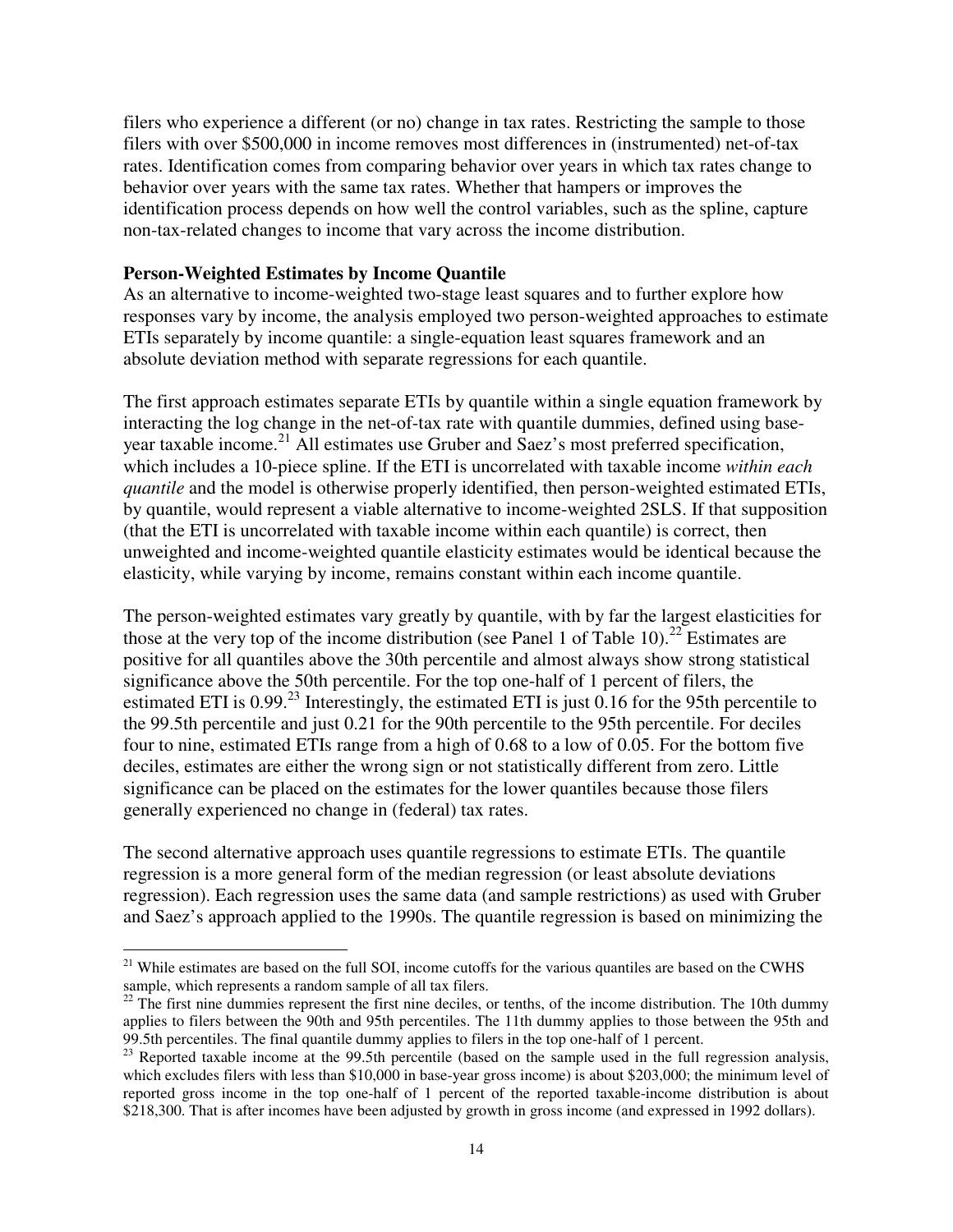weighted absolute value of the residuals, where one weight applies to values with positive residuals and one minus that weight applies to values with negative residuals. The weight simply indicates the point in the income distribution around which the sum of absolute residuals is minimized. In the special case of the median regression, the weight equals 0.5.

Estimates from the person-weighted quantile regressions are substantially larger than those from the single-equation model for the 90th percentile to the 99.5th percentile but are somewhat smaller (than those from the single-equation model) for deciles six through nine (see Panel 2 of Table 10). Estimates from the quantile regressions also show strong statistical significance, as measured by Koenker-Bassett standard errors. For the top one-half of 1 percent of filers, the estimated ETI is 0.87. As the focal point moves down the income distribution, the estimated ETI falls but remains above 0.5 for the top three deciles and above 0.4 throughout the distribution.

## **V. Conclusion**

This paper builds on Gruber and Saez (2002), Carroll (1998), and Auten and Carroll (1999) by applying their (or parts of their) methodologies to SOI data for the 1990s. Many of the estimates are in line with the recent literature, but estimates vary greatly depending on methodology, time period analyzed, income group, and sample income cutoffs.

Applying Gruber and Saez's approach to the 1990s yields an estimated ETI of between 0.2 and 0.3, depending on whether the sample extends to 1995 or to 2001. The additional years of data do not contain a federal tax change, so the difference between the estimates probably results from the impact that observations from the second half of the 1990s have on the estimated baseline income trend. When the sample is restricted to filers with more than \$500,000 in income, the estimated ETI is quite large, 1.2. In addition to income-weighting estimates, as done by Gruber and Saez, the analysis used two person-weighted approaches to estimate ETIs for segments of the income distribution. For the top one-half of 1 percent, the estimated ETI is between 0.88 and 0.99. Estimates for the remainder of the distribution are substantially smaller and vary greatly depending on the methodology employed. Little stock can be placed in estimates outside the upper quantiles because, during the 1990s, only upperincome groups experienced a change in federal tax rates.

After replicating Carroll's approach using similar data, the analysis conducts a number of checks for robustness. Carroll's approach shows great sensitivity to the income cutoff for inclusion into the sample. It appears that estimated responses are driven by just a couple of years of the data. Additionally, it appears that the approach is probably picking up more of a transitory (as opposed to a permanent) response. Comparing behavioral changes several years apart, as Auten and Carrroll did for TRA-86, suggests that income-weighted responses to the 1990s tax changes were larger than the responses to TRA-86; although, for the personweighted estimates, estimated responses are heavily dependent on the income cutoff for the sample. Additionally, those estimates are sensitive to factors such as income weighting and generally show very low levels of statistical significance.

The findings that very high-income filers respond more to tax changes than do those with lower incomes and that estimates for the 1990s are generally smaller than comparable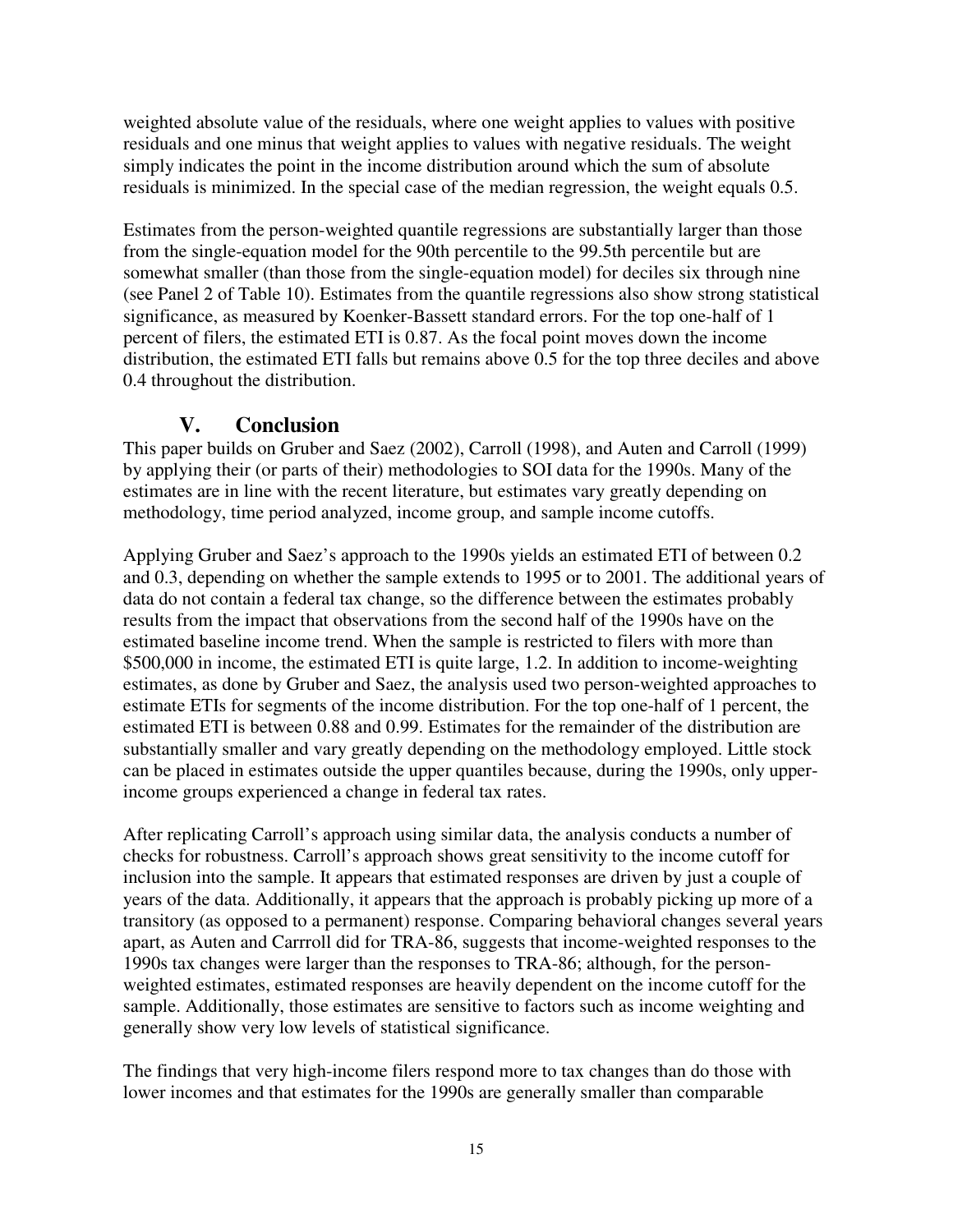elasticities for the 1980s are consistent with the previous literature. However, the estimates are highly sensitive to an array of factors, including sample income cutoffs, the methodological approach, and tweaks to each of the core methodologies. That sensitivity warrants caution against placing too much emphasis on any particular estimate. Additionally, the results reinforce the inherent complexities associated with identifying the ETI. Recent literature on the ETI highlights the factors that complicate estimation, including recognizing both the many ways that individuals can respond to tax changes and the many (often changing) non-tax factors that also affect taxable income. Employing a reduced-form approach that attempts to separate the tax from the non-tax factors has proven difficult. In particular, mean reversion and exogenous trends in income that fluctuate over time and affect different segments of the income distribution differently are especially problematic because the underlying causes for those phenomena are not well understood. Those observations suggest that a narrower focus, for example on particular sources of taxable income, may prove more fruitful to understanding what drives the overall ETI estimates. Additionally, a rigorous decomposition of the various sources may aid in understanding how the various complexities have hampered other ETI estimates.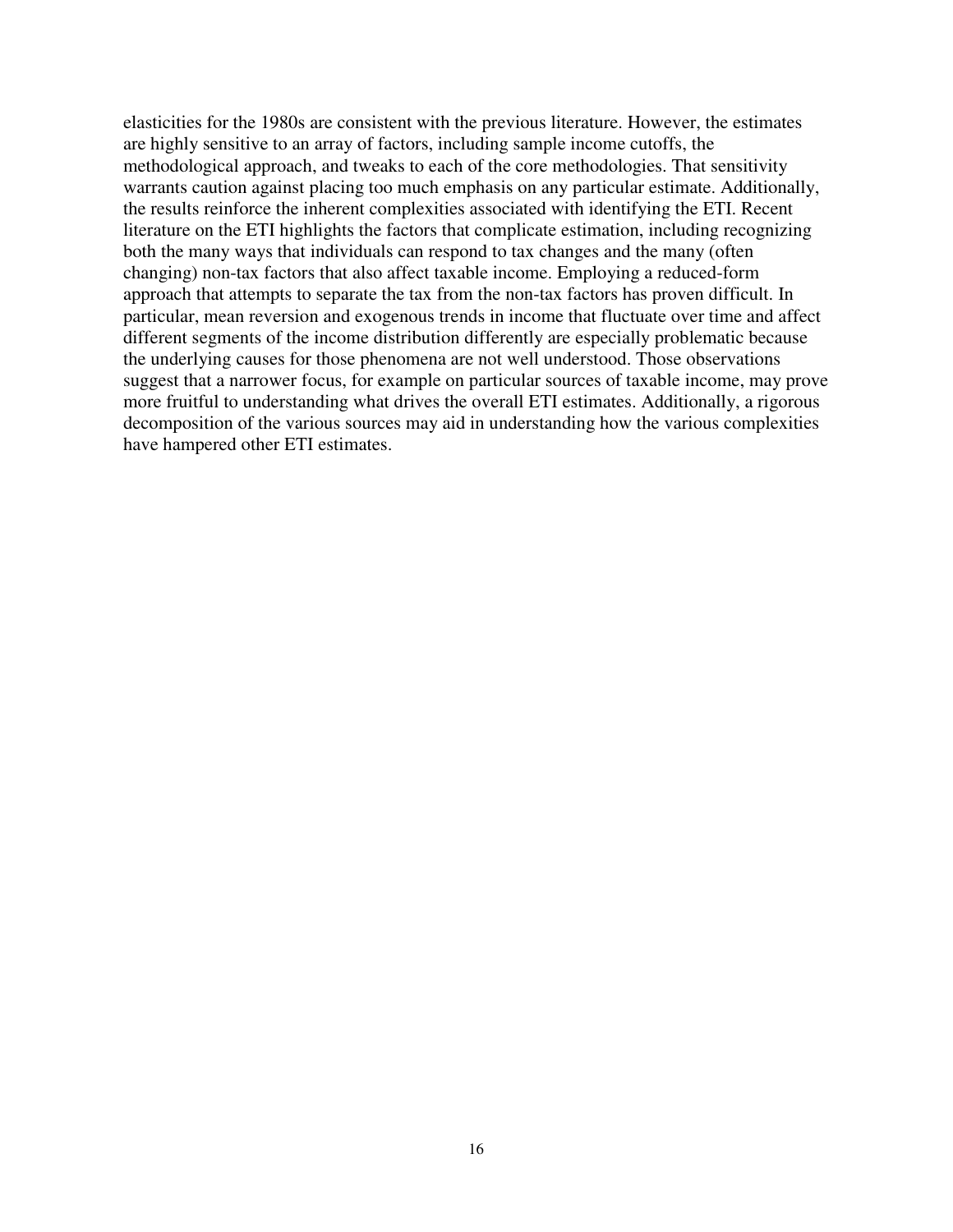#### **References**

- Auten, Gerald, and Robert Carroll, "The Effect of Income Taxes on Household Behavior," *Review of Economics and Statistics*, November 1999, 81 (4), 681-693.
- Carroll, Robert, "Do Taxpayers Really Respond to Changes in Tax Rates? Evidence from the 1993 Act," Office of Tax Analysis Working Paper 78, U.S. Department of the Treasury, 1998.
- Feldstein, Martin, "Tax Avoidance and the Deadweight Loss of the Income Tax," *Review of Economics and Statistics*, November 1999, 4 (81), 674-680.
- Giertz, Seth, "Recent Literature on Taxable-Income Elasticities," Congressional Budget Office, Technical Paper 2004-16, December 2004, www.cbo.gov/ftpdocs/60xx/ doc6028/2004-16.pdf.
- ——, "A Sensitivity Analysis of the Elasticity of Taxable Income," Congressional Budget Office, Working Paper 2005-01, February 2005, www.cbo.gov/ftpdocs/60xx/ doc6077/WP-2005-01.pdf.
- Goolsbee, Austan, "What Happens When You Tax the Rich? Evidence from Executive Compensation," *Journal of Political Economy*, 2000, 108 (2), 352-378.
- Gruber, Jonathan, and Emmanuel Saez, "The Elasticity of Taxable Income: Evidence and Implications," *Journal of Public Economics*, April 2002, 84 (1), 1-32.
- Imbens, Guido, and Tony Lancaster, ''Efficient Estimation and Stratified Sampling,'' *Journal of Econometrics*, 1996, 74, 289-318.
- Internal Revenue Service, "Individual Income Tax Returns with Positive Adjusted Gross Income (AGI)" Unpublished Statistics of Income data, September 2004, www.irs.gov/pub/irs-soi/02in01ts.xls.
- Koenker, Roger, and Kevin Hallock, "Quantile Regression," *Journal of Economic Perspectives*, 2001, 15 (4), 143-156.
- Kopczuk, Wojciech, "Tax Bases, Tax Rates and the Elasticity of Reported Income," *Journal of Public Economics*, December 2005, 89 (11-12), 2093-2119.
- Piketty, Thomas, and Emmanuel Saez, "Income Inequality in the United States, 1913–1998," *Quarterly Journal of Economics*, February 2003, 118 (1), 1-39.
- Rosen, Sherwin, "The Economics of Superstars," *American Economic Review*, December 1981, 71 (5), 845-858.
- Saez, Emmanuel, "Reported Incomes and Marginal Tax Rates, 1960–2000: Evidence and Policy Implications," In Poterba, J. (Ed.), *Tax Policy and the Economy 18* (Cambridge, Mass.: MIT Press, 2004), 117-173.
- Sammartino, Frank, and David Weiner, "Recent Evidence on Taxpayers' Response to the Rate Increases in the 1990s," *National Tax Journal*, September 1997, 50 (3), 683-705.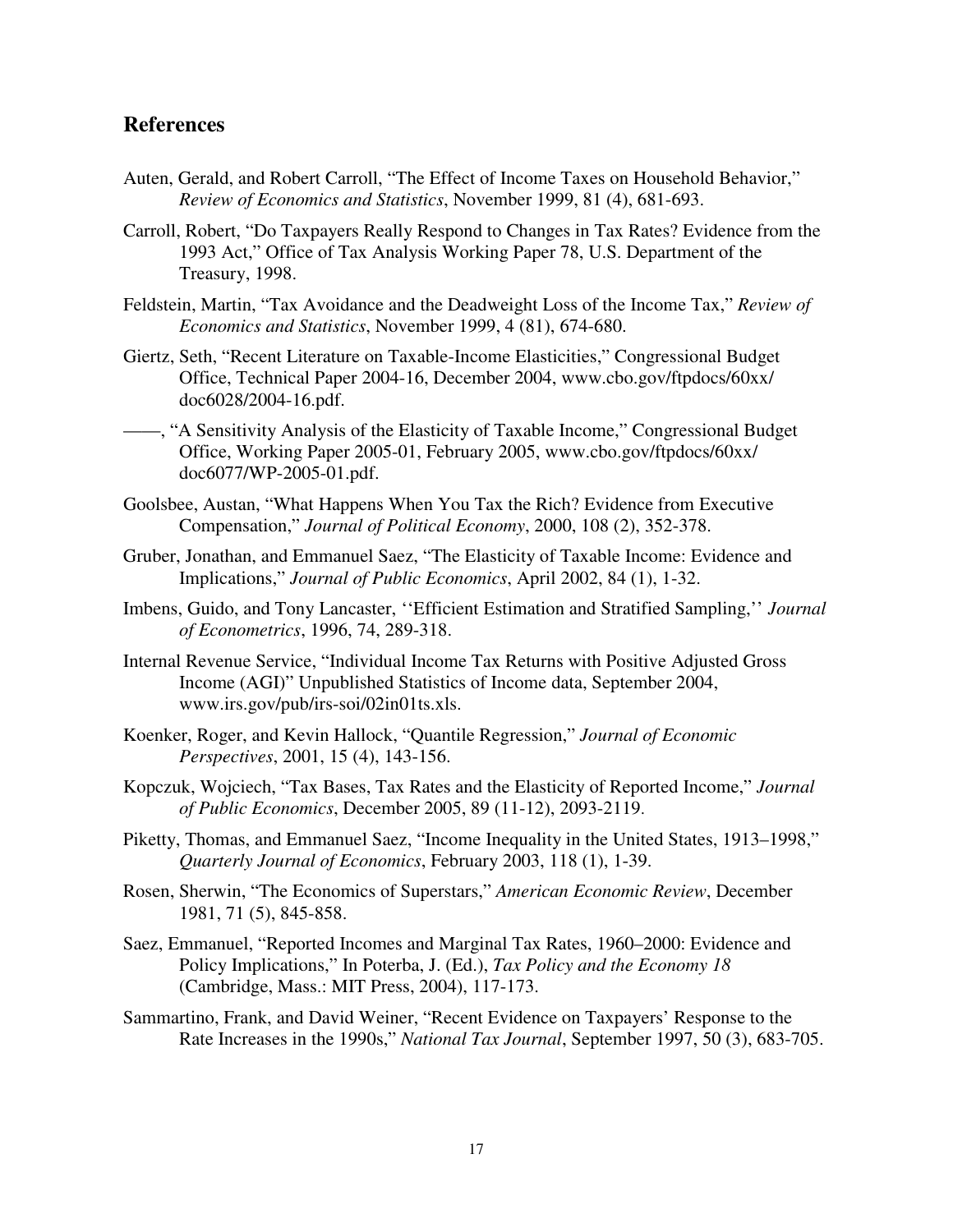Slemrod, Joel, "High income families and the tax changes of the 1980s: The Anatomy of Behavioral Response," In Feldstein, M., Poterba, J. (Eds.), *Empirical Foundations of Household Taxation* (Chicago: University of Chicago Press, 1996), 169-189.

——, "Methodological Issues in Measuring and Interpreting Taxable Income Elasticities," *National Tax Journal*, December 1998, 51 (4), 773-788.

Slemrod, Joel, and Wojciech Kopczuk, "The Optimal Elasticity of Taxable Income," *Journal of Public Economics*, April 2002, 84 (1), 91-112.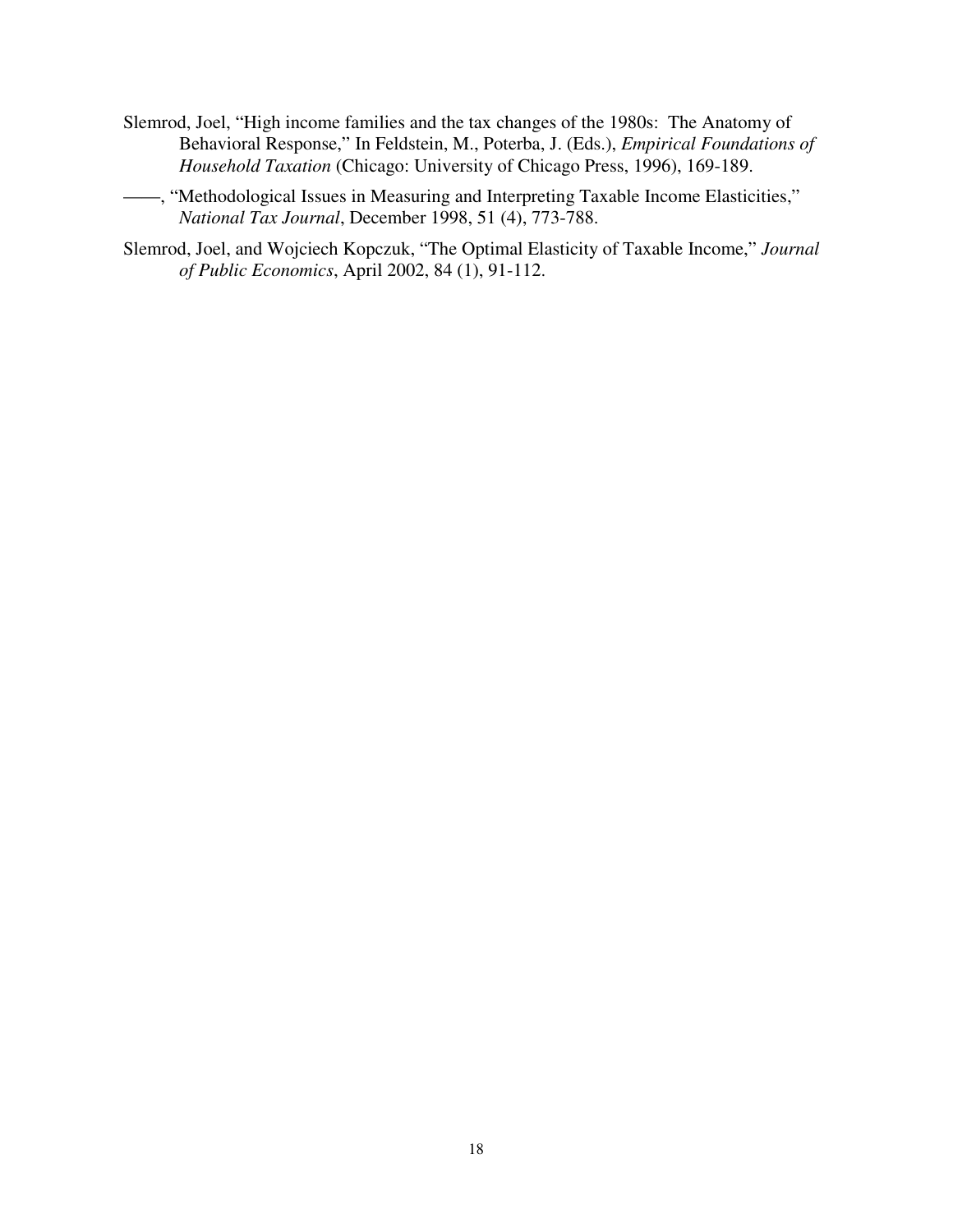#### **Table 1. Comparing the Three Samples**

|                                                                   | <b>Methodological Approaches</b> |           |                  |  |  |  |
|-------------------------------------------------------------------|----------------------------------|-----------|------------------|--|--|--|
|                                                                   | <b>Gruber and</b>                |           |                  |  |  |  |
|                                                                   | <b>Saez</b>                      | Carroll   | <b>End Years</b> |  |  |  |
| Years                                                             | 1989-1995 <sup>a</sup>           | 1989-1995 | 1989, 1995       |  |  |  |
| <b>Paired Observations</b>                                        | 157,083                          | 30.858    | 31,940           |  |  |  |
| Differencing: Years from Base to<br><b>Subsequent Observation</b> | 3                                |           | 6                |  |  |  |
| Sample Income Cutoff                                              | \$10,000                         | \$50,000  | \$10,000         |  |  |  |

Source: Estimates are based on Statistics of Income data.

Note: Income and tax liabilities are expressed in 1992 dollars.

a. Gruber and Saez's approach is applied to observations paired over three-year intervals from 1988 to 2001, although much of the analysis focuses on the 1989-1995 period.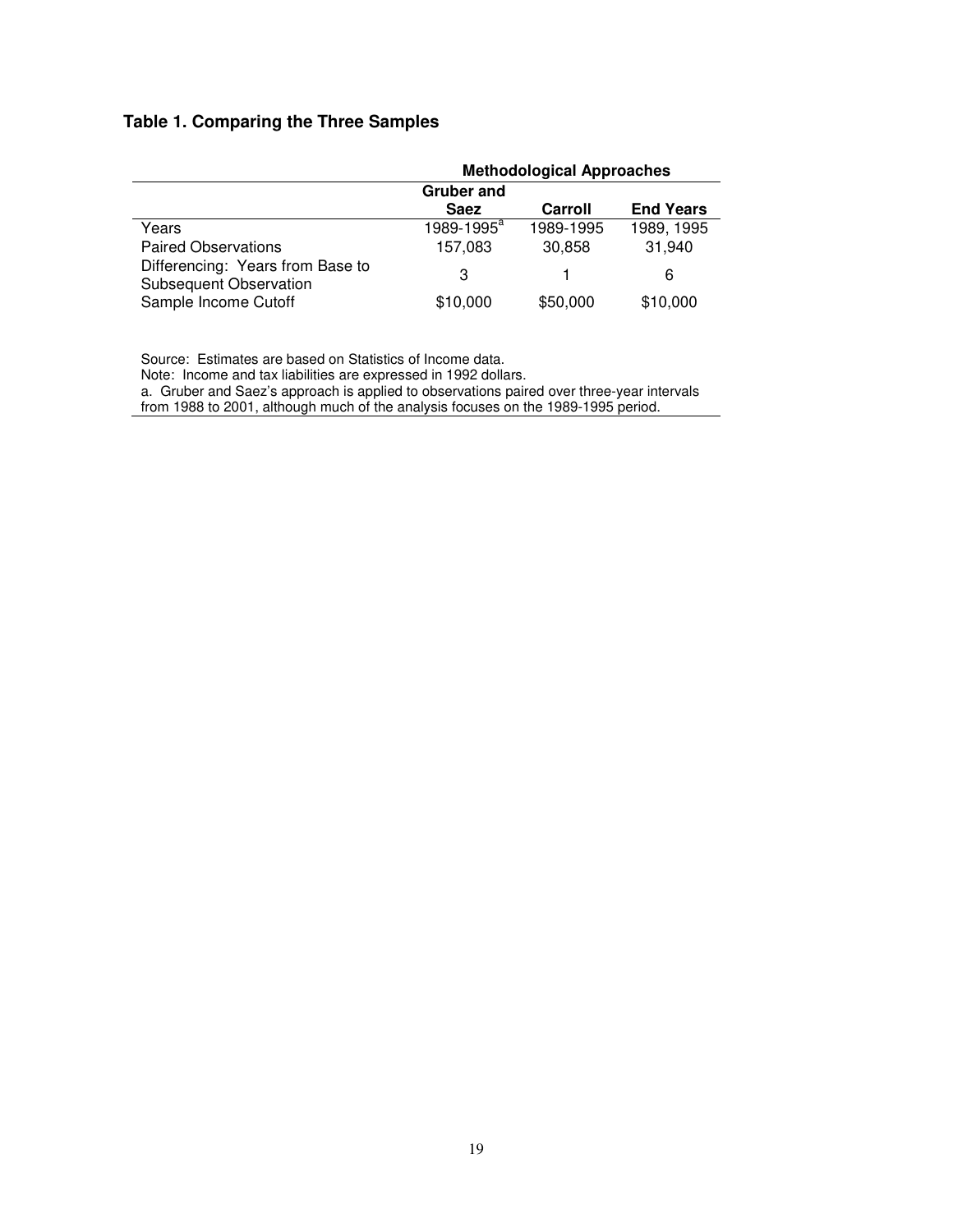#### **Table 2. SOI Summary Statistics**

|                                                     | SOI       | Carroll     |
|-----------------------------------------------------|-----------|-------------|
| Paired Observations <sup>a</sup>                    | 157,083   | 30,858      |
|                                                     |           |             |
| Returns with Base-Year Taxable Income Greater Than: |           |             |
| \$1,000,000                                         | 26,128    | 7,006       |
| \$5,000,000                                         | 5,775     | 1,822       |
| Mean Taxable Income <sup>b</sup>                    | \$826,100 | \$1,223,800 |
| Mean Gross Income <sup>b</sup>                      | \$971,100 | \$1,398,600 |
| Mean Federal Tax Rate                               | 25.6      | 35.3        |
| Mean State Tax Rate                                 | 4.8       | n.a.        |
| Mean Net-of-Tax Rate                                | 69.6      | 64.7        |
| Mean Federal Tax Liability <sup>b</sup>             | \$114,400 |             |
| Mean State Tax Liability <sup>b</sup>               | \$56,700  | n.a.        |

Source: Estimates are based on Statistics of Income data from 1989 to 1995. Filers with less than \$10,000 of gross income are excluded.

a. Sample sizes are for the taxable income regressions.

b. Income and tax liabilities are expressed in 1992 dollars, as adjusted by the growth in gross income.

Note: n.a. <sup>=</sup> not applicable.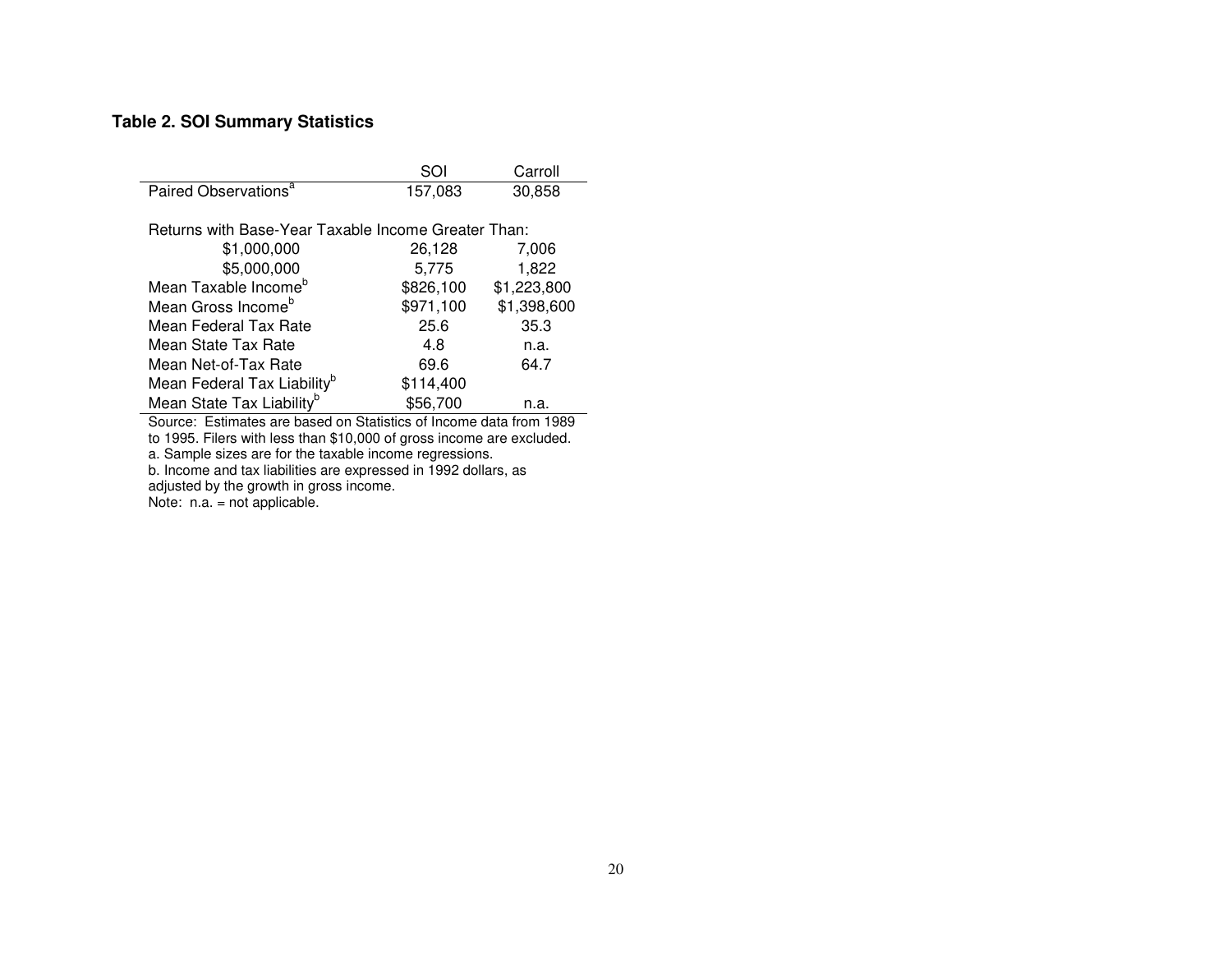|                                   |          |                           | <b>Base-Year Income</b> |          |                     |                               |
|-----------------------------------|----------|---------------------------|-------------------------|----------|---------------------|-------------------------------|
|                                   |          | <b>No Income Controls</b> | <b>Controls</b>         |          |                     | <b>Spline Income Controls</b> |
|                                   | Gross    | <b>Taxable</b>            | <b>Gross</b>            | Taxable  | <b>Gross</b>        | Taxable                       |
|                                   | Income   | Income                    | Income                  | Income   | Income              | Income                        |
| $ln((1 - mtr_{t+3})/(1 - mtr_t))$ | 0.977    | 1.409                     | 0.143                   | $-0.025$ | 0.201               | 0.30                          |
|                                   | (0.085)  | (0.130)                   | (0.066)                 | (0.097)  | (0.070)             | (0.131)                       |
| Married                           | 0.111    | 0.003                     | 0.138                   | 0.059    | 0.139               | 0.073                         |
|                                   | (0.018)  | (0.020)                   | (0.015)                 | (0.017)  | (0.016)             | (0.018)                       |
| Single                            | 0.017    | $-0.048$                  | 0.014                   | $-0.022$ | 0.017               | $-0.011$                      |
|                                   | (0.017)  | (0.019)                   | (0.015)                 | (0.016)  | (0.015)             | (0.017)                       |
| Age                               | 0.024    | 0.038                     | 0.037                   | 0.054    | 0.037               | 0.06                          |
|                                   | (0.006)  | (0.007)                   | (0.005)                 | (0.006)  | (0.005)             | (0.006)                       |
| Age Squared/10                    | $-0.007$ | $-0.01$                   | $-0.009$                | $-0.012$ | $-0.009$            | $-0.013$                      |
|                                   | (0.001)  | (0.001)                   | (0.001)                 | (0.001)  | (0.001)             | (0.001)                       |
| Age Cubed/100                     | 0.005    | 0.006                     | 0.006                   | 0.007    | 0.006               | 0.008                         |
|                                   | (0.001)  | (0.001)                   | (0.001)                 | (0.001)  | (0.001)             | (0.001)                       |
| Sex                               | 0.004    | 0.001                     | 0.001                   | $-0.001$ | 0.001               | $-0.001$                      |
|                                   | (0.002)  | (0.002)                   | (0.001)                 | (0.001)  | (0.001)             | (0.001)                       |
| Itemizer Dummy                    | $-0.008$ | $-0.053$                  | $-0.102$                | $-0.134$ | $-0.095$            | $-0.133$                      |
|                                   | (0.008)  | (0.009)                   | (0.009)                 | (0.009)  | (0.010)             | (0.009)                       |
| In(income)                        |          |                           | $-0.113$                | $-0.127$ |                     |                               |
|                                   |          |                           | (0.006)                 | (0.006)  |                     |                               |
| Decile 1                          |          |                           |                         |          | $-0.015$            | $-0.58$                       |
|                                   |          |                           |                         |          | (0.404)             | (0.022)                       |
| Decile 2                          |          |                           |                         |          | $-0.203$<br>(0.032) | $-0.168$                      |
| Decile 3                          |          |                           |                         |          | $-0.07$             | (0.024)<br>$-0.175$           |
|                                   |          |                           |                         |          | (0.031)             | (0.029)                       |
| Decile 4                          |          |                           |                         |          | $-0.169$            | $-0.174$                      |
|                                   |          |                           |                         |          | (0.040)             | (0.036)                       |
| Decile 5                          |          |                           |                         |          | $-0.111$            | $-0.088$                      |
|                                   |          |                           |                         |          | (0.041)             | (0.030)                       |
| Decile 6                          |          |                           |                         |          | $-0.063$            | $-0.06$                       |
|                                   |          |                           |                         |          | (0.028)             | (0.025)                       |
| Decile 7                          |          |                           |                         |          | $-0.078$            | $-0.043$                      |
|                                   |          |                           |                         |          | (0.023)             | (0.032)                       |
| Decile 8                          |          |                           |                         |          | $-0.102$            | $-0.155$                      |
|                                   |          |                           |                         |          | (0.031)             | (0.050)                       |
| Decile 9                          |          |                           |                         |          | $-0.288$            | $-0.333$                      |
|                                   |          |                           |                         |          | (0.070)             | (0.116)                       |
| Decile 10                         |          |                           |                         |          | $-0.088$            | $-0.006$                      |
|                                   |          |                           |                         |          | (0.069)             | (0.092)                       |
| Constant                          | $-0.366$ | $-0.446$                  | 0.671                   | 0.613    | $-0.184$            | 4.519                         |
|                                   | (0.095)  | (0.108)                   | (0.101)                 | (0.108)  | (0.370)             | (0.212)                       |
| Observations                      | 123,163  | 163,364                   | 123,163                 | 157,083  | 123,163             | 157,083                       |

#### **Table 3. Full SOI Taxable and Gross-Income Elasticities for the 1990s: Gruber and Saez's Approach for 1989 to 1995**

Source: Estimates are based on Statistics of Income data for years 1989 to 1995.

Estimates are from 2SLS regressions. The income range is \$10,000 and above. Regressions are weighted by the inverse of sampling probabilities and by income (see Section III). Robust standard errors are in parentheses.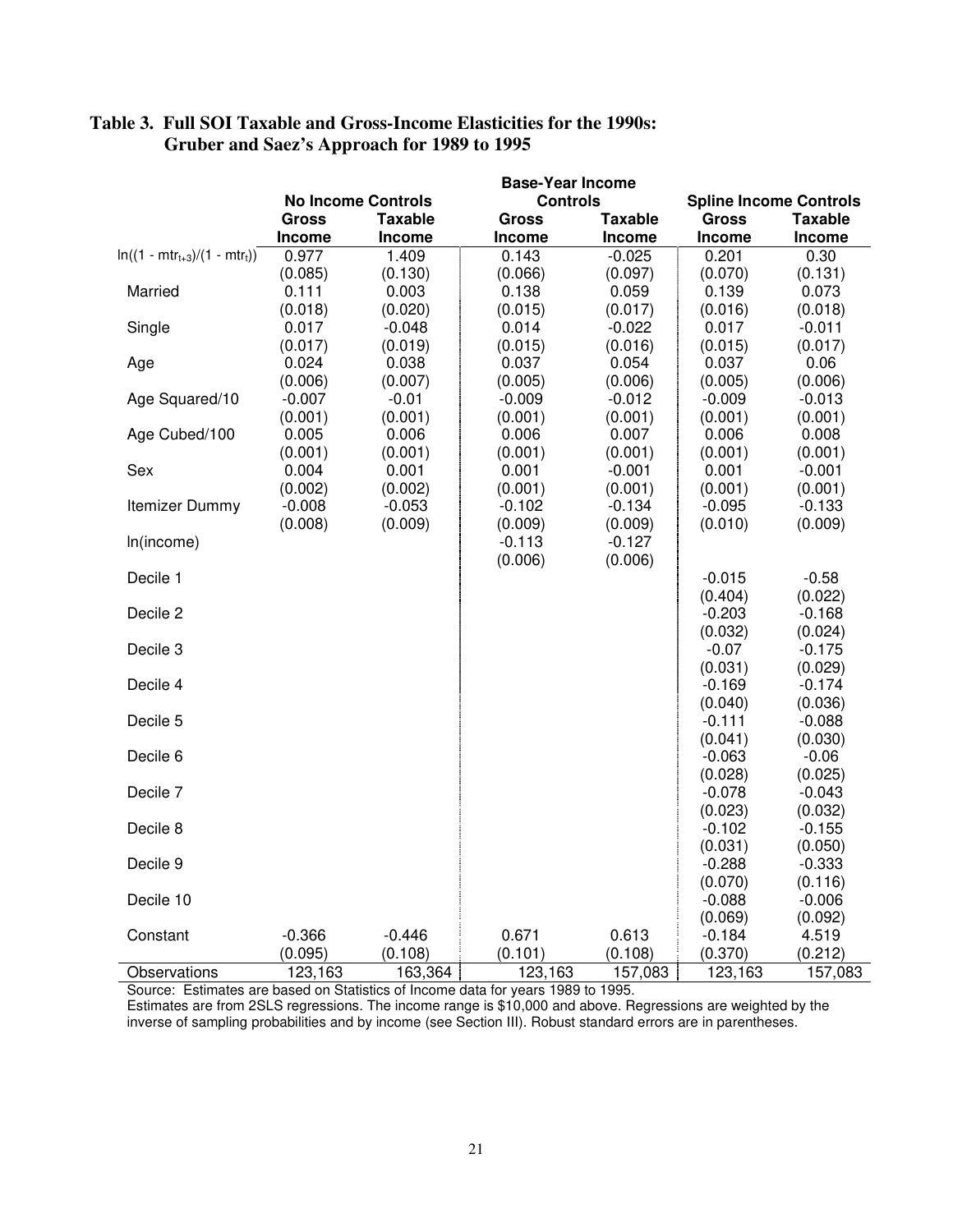|                                   |          |                           | <b>Base-Year Income</b> |               |          |                               |
|-----------------------------------|----------|---------------------------|-------------------------|---------------|----------|-------------------------------|
|                                   |          | <b>No Income Controls</b> | <b>Controls</b>         |               |          | <b>Spline Income Controls</b> |
|                                   | Gross    | Taxable                   | Gross                   | Taxable       | Gross    | Taxable                       |
|                                   | Income   | <b>Income</b>             | Income                  | <b>Income</b> | Income   | Income                        |
| $ln((1 - mtr_{t+3})/(1 - mtr_t))$ | 0.478    | 0.745                     | 0.133                   | 0.144         | 0.125    | 0.198                         |
|                                   | (0.044)  | (0.071)                   | (0.038)                 | (0.058)       | (0.037)  | (0.060)                       |
| Married                           | 0.091    | 0.013                     | 0.139                   | 0.082         | 0.137    | 0.092                         |
|                                   | (0.010)  | (0.011)                   | (0.009)                 | (0.010)       | (0.010)  | (0.011)                       |
| Single                            | 0.017    | $-0.024$                  | 0.029                   | 0.002         | 0.029    | 0.014                         |
|                                   | (0.009)  | (0.011)                   | (0.009)                 | (0.010)       | (0.009)  | (0.010)                       |
| Age                               | 0.016    | 0.028                     | 0.028                   | 0.043         | 0.028    | 0.05                          |
|                                   | (0.006)  | (0.007)                   | (0.006)                 | (0.006)       | (0.006)  | (0.006)                       |
| Age Squared/10                    | $-0.006$ | $-0.008$                  | $-0.007$                | $-0.01$       | $-0.007$ | $-0.011$                      |
|                                   | (0.001)  | (0.001)                   | (0.001)                 | (0.001)       | (0.001)  | (0.001)                       |
| Age Cubed/100                     | 0.004    | 0.006                     | 0.005                   | 0.006         | 0.005    | 0.007                         |
|                                   | (0.001)  | (0.001)                   | (0.001)                 | (0.001)       | (0.001)  | (0.001)                       |
| Sex                               | 0.004    | 0.002                     | 0.001                   | $-0.002$      | 0.001    | $-0.001$                      |
|                                   | (0.001)  | (0.001)                   | (0.001)                 | (0.001)       | (0.001)  | (0.001)                       |
| Itemizer Dummy                    | 0.012    | $-0.023$                  | $-0.096$                | $-0.127$      | $-0.083$ | $-0.119$                      |
|                                   | (0.005)  | (0.005)                   | (0.006)                 | (0.006)       | (0.006)  | (0.006)                       |
| In(income)                        |          |                           | $-0.107$<br>(0.004)     | $-0.12$       |          |                               |
| Decile 1                          |          |                           |                         | (0.004)       | $-0.025$ | $-0.554$                      |
|                                   |          |                           |                         |               | (0.022)  | (0.014)                       |
| Decile 2                          |          |                           |                         |               | $-0.19$  | $-0.201$                      |
|                                   |          |                           |                         |               | (0.021)  | (0.014)                       |
| Decile 3                          |          |                           |                         |               | $-0.102$ | $-0.17$                       |
|                                   |          |                           |                         |               | (0.018)  | (0.017)                       |
| Decile 4                          |          |                           |                         |               | $-0.153$ | $-0.147$                      |
|                                   |          |                           |                         |               | (0.020)  | (0.020)                       |
| Decile 5                          |          |                           |                         |               | $-0.075$ | $-0.021$                      |
|                                   |          |                           |                         |               | (0.020)  | (0.016)                       |
| Decile 6                          |          |                           |                         |               | $-0.033$ | $-0.053$                      |
|                                   |          |                           |                         |               | (0.013)  | (0.016)                       |
| Decile 7                          |          |                           |                         |               | $-0.094$ | $-0.097$                      |
|                                   |          |                           |                         |               | (0.015)  | (0.022)                       |
| Decile 8                          |          |                           |                         |               | $-0.139$ | $-0.204$                      |
|                                   |          |                           |                         |               | (0.026)  | (0.039)                       |
| Decile 9                          |          |                           |                         |               | $-0.311$ | $-0.314$                      |
|                                   |          |                           |                         |               | (0.064)  | (0.079)                       |
| Decile 10                         |          |                           |                         |               | $-0.095$ | $-0.08$                       |
|                                   |          |                           |                         |               | (0.046)  | (0.049)                       |
| Constant                          | $-0.218$ | $-0.304$                  | 0.776                   | 0.72          | 0.08     | 4.472                         |
|                                   | (0.096)  | (0.104)                   | (0.100)                 | (0.103)       | (0.10)   | (0.150)                       |
| Observations                      | 323,776  | 449,584                   | 323,776                 | 449,584       | 323,776  | 449,584                       |

#### **Table 4. Full SOI Taxable and Gross-Income Elasticities for the 1990s: Gruber and Saez's Approach for 1988 to 2001**

Source: Estimates are based on Statistics of Income data for years 1988 to 2001.

Estimates are from 2SLS regressions. The income range is \$10,000 and above. Regressions are weighted by the inverse of sampling probabilities and by income (see Section III). Robust standard errors are in parentheses.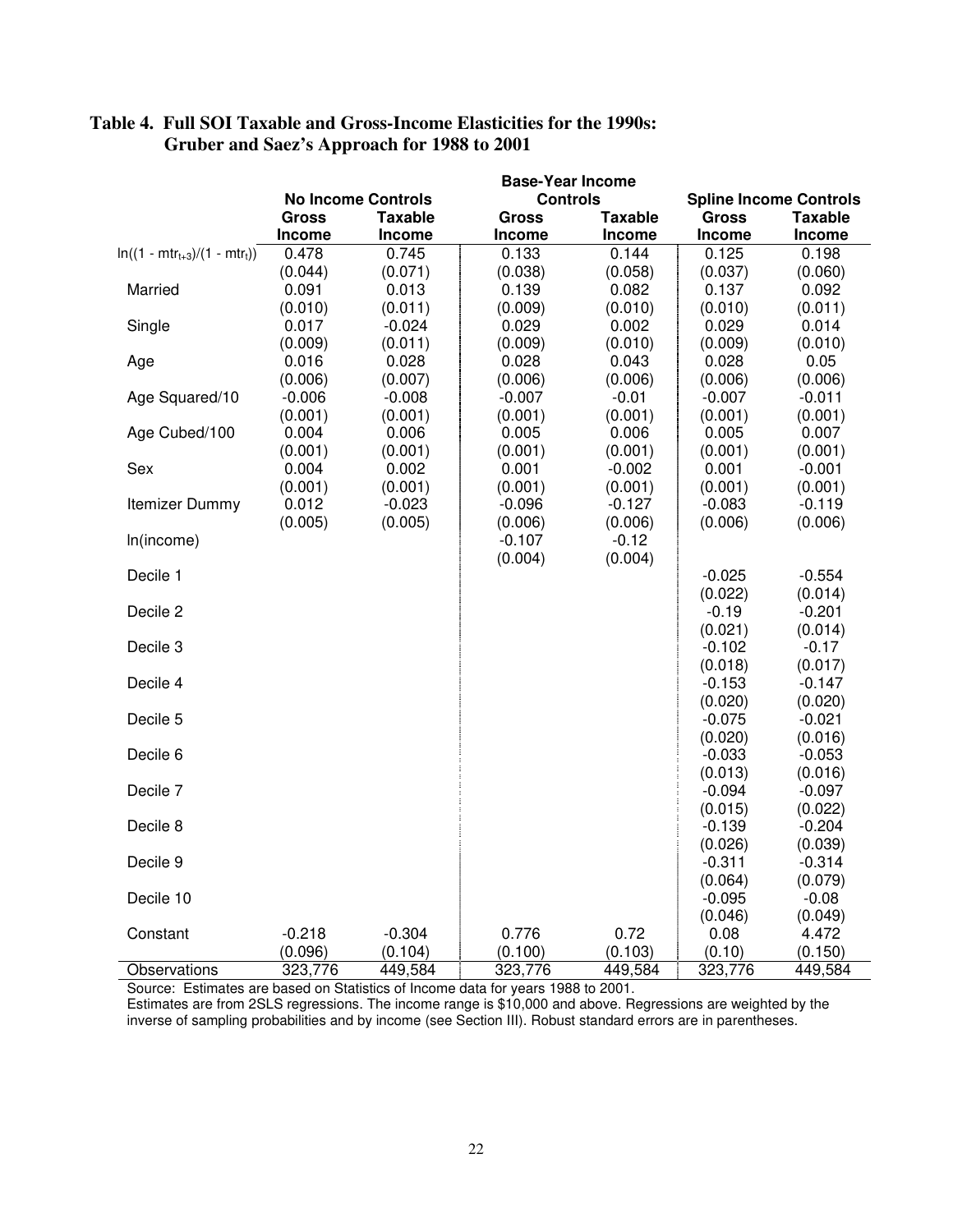#### **Table 5: Estimated Taxable Income Elasticities**

| <b>Gross Income</b>               | >50,000 |          | >61,500 |         | >75,000 |          | >100,000 |          | >150,000 |          |
|-----------------------------------|---------|----------|---------|---------|---------|----------|----------|----------|----------|----------|
|                                   | (1)     | (2)      | (1)     | (2)     | (1)     | (2)      | (1)      | (2)      | (1)      | (2)      |
| $ln((1 - mtr_t)/(1 - mtr_{t-1}))$ | 0.458   | 0.539    | 0.412   | 0.477   | 0.366   | 0.412    | 0.107    | 0.101    | 0.035    | 0.031    |
|                                   | (0.203) | (0.213)  | (0.165) | (0.173) | (0.174) | (0.183)  | (0.183)  | (0.195)  | (0.320)  | (0.350)  |
| 1991 Dummy                        | 0.019   | 0.02     | 0.015   | 0.016   | 0.001   | 0.003    | $-0.024$ | $-0.022$ | $-0.081$ | $-0.079$ |
|                                   | (0.009) | (0.009)  | (0.011) | (0.011) | (0.013) | (0.013)  | (0.018)  | (0.018)  | (0.026)  | (0.027)  |
| 1992 Dummy                        | 0.023   | 0.024    | 0.034   | 0.038   | 0.041   | 0.045    | 0.044    | 0.048    | 0.042    | 0.045    |
|                                   | (0.008) | (0.008)  | (0.010) | (0.010) | (0.011) | (0.011)  | (0.015)  | (0.015)  | (0.022)  | (0.022)  |
| 1993 Dummy                        | 0.004   | 0.008    | 0.009   | 0.016   | 0.002   | 0.009    | $-0.049$ | $-0.044$ | $-0.104$ | $-0.101$ |
|                                   | (0.008) | (0.008)  | (0.010) | (0.011) | (0.015) | (0.015)  | (0.017)  | (0.018)  | (0.041)  | (0.044)  |
| 1994 Dummy                        | 0.016   | 0.02     | 0.017   | 0.024   | 0.001   | 0.009    | $-0.004$ | 0.003    | $-0.065$ | $-0.06$  |
|                                   | (0.008) | (0.008)  | (0.010) | (0.010) | (0.012) | (0.012)  | (0.015)  | (0.015)  | (0.021)  | (0.021)  |
| 1995 Dummy                        | 0.025   | 0.031    | 0.04    | 0.048   | 0.047   | 0.057    | 0.02     | 0.028    | 0.002    | 0.009    |
|                                   | (0.008) | (0.008)  | (0.011) | (0.011) | (0.014) | (0.014)  | (0.016)  | (0.016)  | (0.022)  | (0.022)  |
| In(financial asset income)        |         | $-0.001$ |         | 0.001   |         | 0.001    |          | $-0.001$ |          | $-0.004$ |
|                                   |         | (0.001)  |         | (0.001) |         | (0.002)  |          | (0.002)  |          | (0.002)  |
| Age                               |         | 0.002    |         | 0       |         | $-0.001$ |          | $-0.011$ |          | $-0.015$ |
|                                   |         | (0.002)  |         | (0.003) |         | (0.004)  |          | (0.006)  |          | (0.007)  |
| Age Squared                       |         | 0        |         | 0       |         | 0        |          | 0.001    |          | 0.001    |
|                                   |         | (0.000)  |         | (0.000) |         | (0.000)  |          | (0.001)  |          | (0.001)  |
| <b>Entrepreneur Dummy</b>         |         | 0.023    |         | 0.015   |         | 0.01     |          | 0.007    |          | 0.011    |
|                                   |         | (0.005)  |         | (0.005) |         | (0.006)  |          | (0.008)  |          | (0.010)  |
| Kids                              |         | 0.003    |         | 0.002   |         | 0.002    |          | $-0.001$ |          | $-0.007$ |
|                                   |         | (0.002)  |         | (0.002) |         | (0.003)  |          | (0.003)  |          | (0.003)  |
| Children Away from Home           |         | $-0.005$ |         | 0.008   |         | 0        |          | $-0.002$ |          | $-0.014$ |
|                                   |         | (0.010)  |         | (0.012) |         | (0.013)  |          | (0.015)  |          | (0.033)  |
| Children Away from Home           |         |          |         |         |         |          |          |          |          |          |
| Constant                          | 0.015   | $-0.029$ | 0.016   | 0.006   | 0.025   | 0.126    | 0.044    | 0.403    | 0.076    | 0.64     |
|                                   | (0.006) | (0.099)  | (0.007) | (0.128) | (0.009) | (0.106)  | (0.011)  | (0.137)  | (0.016)  | (0.186)  |
| Observations                      | 30,858  | 30,858   | 25,356  | 25,356  | 21,936  | 21,936   | 18,606   | 18,606   | 15,252   | 15,252   |

Source: Estimates are based on Statistics of Income data for 1989 to 1995.

Estimates are from 2SLS regressions. Specification (1) refers to the model with only year dummies. Specification (2) refers to the full model. Regressions<br>are weighted by the inverse of sampling probabilities (see Section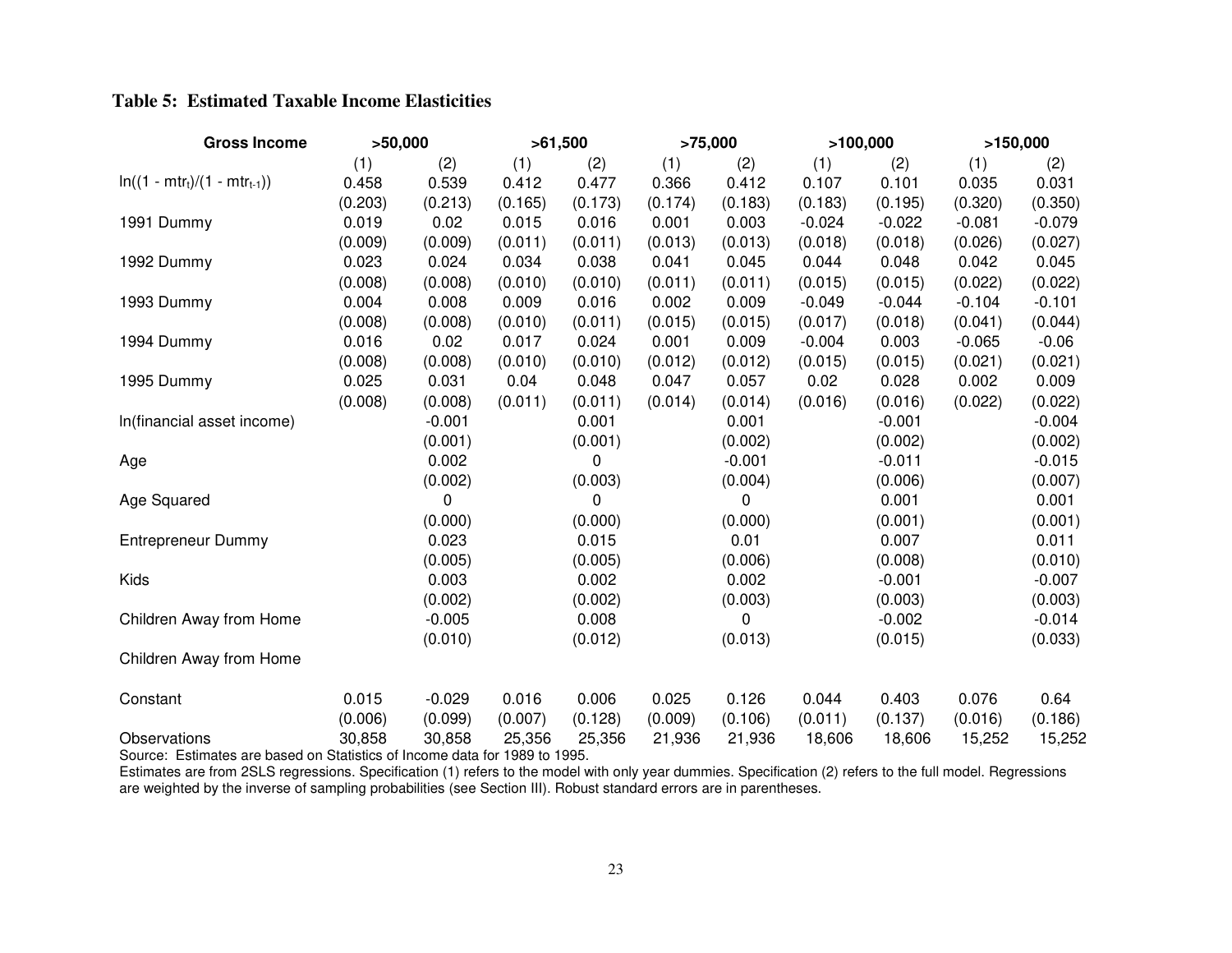#### **Table 6: Estimated Gross Income Elasticities**

| <b>Gross Income</b>               | >50,000  |          |          | >61,500  | >75,000  |          |          | >100,000 | >150,000 |          |
|-----------------------------------|----------|----------|----------|----------|----------|----------|----------|----------|----------|----------|
|                                   | (1)      | (2)      | (1)      | (2)      | (1)      | (2)      | (1)      | (2)      | (1)      | (2)      |
| $ln((1 - mtr_t)/(1 - mtr_{t-1}))$ | 0.176    | 0.273    | 0.205    | 0.292    | 0.181    | 0.255    | $-0.027$ | 0.01     | $-0.015$ | 0.025    |
|                                   | (0.152)  | (0.159)  | (0.135)  | (0.142)  | (0.144)  | (0.152)  | (0.153)  | (0.164)  | (0.249)  | (0.274)  |
| 1991 Dummy                        | $-0.003$ | $-0.001$ | $-0.004$ | $-0.002$ | $-0.016$ | $-0.014$ | $-0.031$ | $-0.028$ | $-0.077$ | $-0.073$ |
|                                   | (0.006)  | (0.006)  | (0.007)  | (0.007)  | (0.010)  | (0.010)  | (0.014)  | (0.014)  | (0.020)  | (0.021)  |
| 1992 Dummy                        | 0.016    | 0.019    | 0.021    | 0.025    | 0.022    | 0.026    | 0.025    | 0.03     | 0.02     | 0.024    |
|                                   | (0.005)  | (0.005)  | (0.007)  | (0.007)  | (0.009)  | (0.009)  | (0.012)  | (0.012)  | (0.019)  | (0.019)  |
| 1993 Dummy                        | $-0.012$ | $-0.007$ | $-0.01$  | $-0.002$ | $-0.02$  | $-0.011$ | $-0.064$ | $-0.056$ | $-0.107$ | $-0.097$ |
|                                   | (0.005)  | (0.005)  | (0.007)  | (0.007)  | (0.011)  | (0.011)  | (0.014)  | (0.015)  | (0.031)  | (0.033)  |
| 1994 Dummy                        | 0.003    | 0.008    | 0.003    | 0.011    | $-0.013$ | $-0.004$ | $-0.021$ | $-0.013$ | $-0.078$ | $-0.072$ |
|                                   | (0.005)  | (0.005)  | (0.007)  | (0.007)  | (0.009)  | (0.010)  | (0.012)  | (0.012)  | (0.018)  | (0.018)  |
| 1995 Dummy                        | 0.014    | 0.022    | 0.025    | 0.035    | 0.027    | 0.038    | 0.012    | 0.02     | $-0.009$ | $-0.001$ |
|                                   | (0.006)  | (0.006)  | (0.008)  | (0.008)  | (0.011)  | (0.011)  | (0.013)  | (0.013)  | (0.019)  | (0.018)  |
| In(financial asset income)        |          | 0.001    |          | 0.002    |          | 0.003    |          | 0.001    |          | $-0.001$ |
|                                   |          | (0.001)  |          | (0.001)  |          | (0.001)  |          | (0.002)  |          | (0.002)  |
| Age                               |          | $-0.002$ |          | $-0.004$ |          | $-0.008$ |          | $-0.013$ |          | $-0.016$ |
|                                   |          | (0.002)  |          | (0.002)  |          | (0.003)  |          | (0.005)  |          | (0.006)  |
| Age Squared                       |          | 0        |          | 0        |          | 0.001    |          | 0.001    |          | 0.002    |
|                                   |          | (0.000)  |          | (0.000)  |          | (0.000)  |          | (0.001)  |          | (0.001)  |
| Entrepreneur Dummy                |          | 0.02     |          | 0.014    |          | 0.011    |          | 0.008    |          | 0.009    |
|                                   |          | (0.003)  |          | (0.004)  |          | (0.005)  |          | (0.006)  |          | (0.009)  |
| Kids                              |          | 0.002    |          | 0.002    |          | 0.002    |          | $-0.002$ |          | $-0.006$ |
|                                   |          | (0.001)  |          | (0.002)  |          | (0.002)  |          | (0.003)  |          | (0.003)  |
| Children Away from Home           |          | $-0.009$ |          | 0.003    |          | 0.004    |          | 0.001    |          | $-0.014$ |
|                                   |          | (0.006)  |          | (0.007)  |          | (0.009)  |          | (0.011)  |          | (0.034)  |
| Constant                          | 0.016    | 0.036    | 0.018    | 0.089    | 0.03     | 0.265    | 0.045    | 0.42     | 0.077    | 0.602    |
|                                   | (0.004)  | (0.081)  | (0.005)  | (0.105)  | (0.007)  | (0.083)  | (0.008)  | (0.113)  | (0.013)  | (0.165)  |
| Observations                      | 30,858   | 30,858   | 25,356   | 25,356   | 21,936   | 21,936   | 18,606   | 18,606   | 15,252   | 15,252   |

Source: Estimates are based on Statistics of Income data for 1989 to 1995.

Estimates are from 2SLS regressions. Specification (1) refers to the model with only year dummies. Specification (2) refers to the full model. Regressions<br>are weighted by the inverse of sampling probabilities (see Section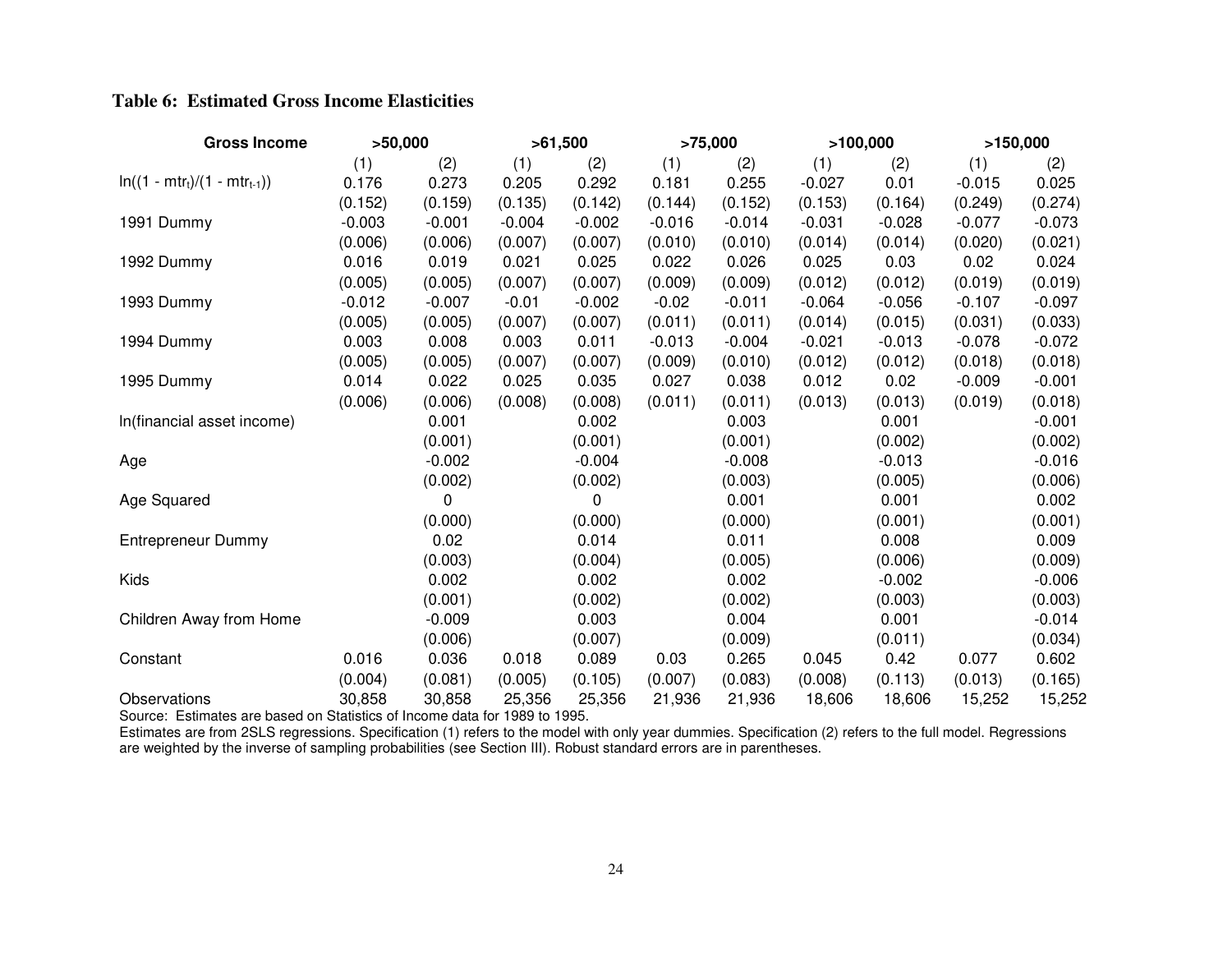#### **Table 7. Estimated Taxable Income Elasticities: Paired Years 1991 and 1993**

| <b>Gross Income</b>               |         | >50,000  |         | >61,500  |         | >75,000  | >100,000 |          | >150,000 |          |
|-----------------------------------|---------|----------|---------|----------|---------|----------|----------|----------|----------|----------|
|                                   | (1)     | (2)      | (1)     | (2)      | (1)     | (2)      | (1)      | (2)      | (1)      | (2)      |
| $ln((1 - mtr_t)/(1 - mtr_{t-1}))$ | 0.313   | 0.215    | 0.414   | 0.342    | 0.366   | 0.133    | 0.224    | $-0.085$ | 0.158    | $-0.396$ |
|                                   | (0.178) | (0.196)  | (0.157) | (0.176)  | (0.165) | (0.182)  | (0.188)  | (0.221)  | (0.318)  | (0.363)  |
| 1991 Dummy                        | 0.016   | 0.017    | 0.005   | 0.008    | 0       | 0        | 0        | 0        | 0.015    | 0.066    |
|                                   | (0.008) | (0.008)  | (0.010) | (0.010)  | (0.000) | (0.000)  | (0.000)  | (0.000)  | (0.030)  | (0.034)  |
| In(financial asset income)        |         | $-0.005$ |         | $-0.006$ |         | $-0.013$ |          | $-0.015$ |          | $-0.021$ |
|                                   |         | (0.002)  |         | (0.002)  |         | (0.003)  |          | (0.005)  |          | (0.006)  |
| Age                               |         | 0.004    |         | 0.001    |         | 0.006    |          | $-0.024$ |          | $-0.024$ |
|                                   |         | (0.006)  |         | (0.007)  |         | (0.011)  |          | (0.013)  |          | (0.016)  |
| Age Squared                       |         | $-0.001$ |         | 0        |         | $-0.001$ |          | 0.003    |          | 0.003    |
|                                   |         | (0.001)  |         | (0.001)  |         | (0.001)  |          | (0.001)  |          | (0.002)  |
| Entrepreneur Dummy                |         | 0.011    |         | 0.013    |         | 0.019    |          | $-0.015$ |          | $-0.01$  |
|                                   |         | (0.011)  |         | (0.011)  |         | (0.013)  |          | (0.016)  |          | (0.021)  |
| Kids                              |         | 0.001    |         | 0.002    |         | $-0.005$ |          | $-0.001$ |          | $-0.002$ |
|                                   |         | (0.004)  |         | (0.004)  |         | (0.005)  |          | (0.007)  |          | (0.007)  |
| Children Away from Home           |         | $-0.008$ |         | 0.014    |         | $-0.016$ |          | $-0.015$ |          | $-0.069$ |
|                                   |         | (0.032)  |         | (0.021)  |         | (0.020)  |          | (0.020)  |          | (0.035)  |
| Constant                          | 0.018   | 0.054    | 0.025   | 0.162    | 0.026   | 0.113    | 0.022    | 0.809    | $-0.014$ | 0.835    |
|                                   | (0.006) | (0.147)  | (0.007) | (0.182)  | (0.008) | (0.269)  | (0.011)  | (0.316)  | (0.038)  | (0.455)  |
| Observations                      | 10,286  | 10,286   | 8,452   | 8,452    | 7,312   | 7,312    | 6,202    | 6,202    | 5,084    | 5,084    |

Source: Estimates are based on Statistics of Income data for 1989 to 1995.

Estimates are from 2SLS regressions. Specification (1) refers to the model with only the year dummy. Specification (2) refers to the full model. Regressions<br>are weighted by the inverse of sampling probabilities (see Sectio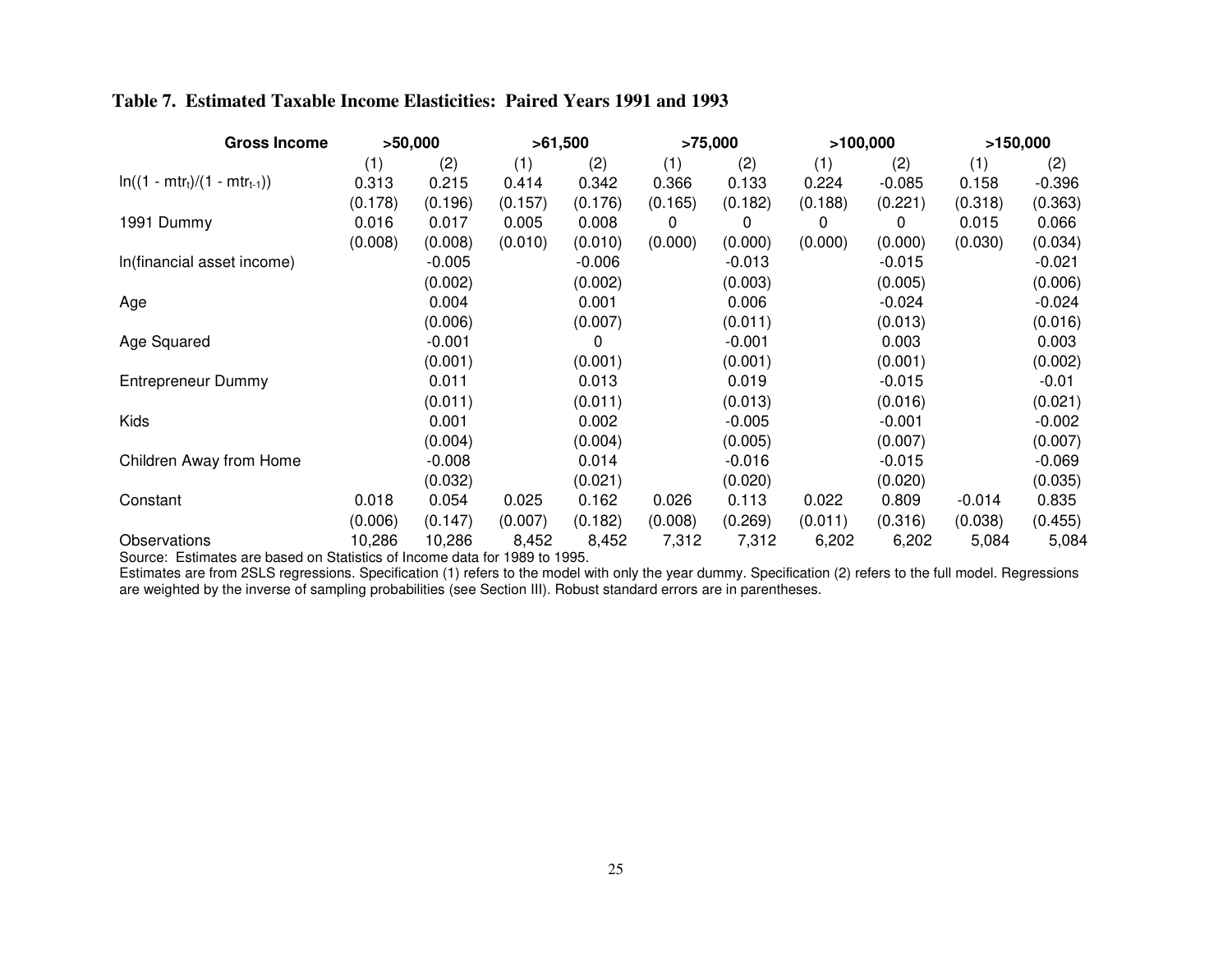#### **Table 8. Estimated Gross Income Elasticities: Paired Years 1991 and 1993**

| <b>Gross Income</b>               |         | >50,000  |         | >61,500  | >75,000 |          | >100,000 |          | >150,000 |          |
|-----------------------------------|---------|----------|---------|----------|---------|----------|----------|----------|----------|----------|
|                                   | (1)     | (2)      | (1)     | (2)      | (1)     | (2)      | (1)      | (2)      | (1)      | (2)      |
| $ln((1 - mtr_t)/(1 - mtr_{t-1}))$ | 0.159   | 0.183    | 0.207   | 0.23     | 0.185   | 0.089    | 0.058    | $-0.143$ | 0.043    | $-0.418$ |
|                                   | (0.137) | (0.148)  | (0.130) | (0.144)  | (0.138) | (0.153)  | (0.156)  | (0.183)  | (0.240)  | (0.288)  |
| 1991 Dummy                        | 0.01    | 0.008    | 0.006   | 0.004    | 0       | 0        | 0        | 0        | 0.025    | 0.068    |
|                                   | (0.005) | (0.006)  | (0.007) | (0.007)  | (0.000) | (0.000)  | (0.000)  | (0.000)  | (0.024)  | (0.027)  |
| In(financial asset income)        |         | $-0.001$ |         | $-0.002$ |         | $-0.007$ |          | $-0.011$ |          | $-0.017$ |
|                                   |         | (0.001)  |         | (0.002)  |         | (0.003)  |          | (0.004)  |          | (0.005)  |
| Age                               |         | 0.003    |         | 0        |         | $-0.001$ |          | $-0.024$ |          | $-0.025$ |
|                                   |         | (0.004)  |         | (0.005)  |         | (0.009)  |          | (0.011)  |          | (0.014)  |
| Age Squared                       |         | 0        |         | 0        |         | 0        |          | 0.002    |          | 0.003    |
|                                   |         | (0.000)  |         | (0.001)  |         | (0.001)  |          | (0.001)  |          | (0.002)  |
| Entrepreneur Dummy                |         | 0.017    |         | 0.016    |         | 0.021    |          | 0.001    |          | 0.003    |
|                                   |         | (0.007)  |         | (0.008)  |         | (0.010)  |          | (0.013)  |          | (0.018)  |
| Kids                              |         | 0        |         | 0.002    |         | $-0.004$ |          | 0        |          | $-0.001$ |
|                                   |         | (0.002)  |         | (0.003)  |         | (0.004)  |          | (0.005)  |          | (0.006)  |
| Children Away from Home           |         | $-0.018$ |         | 0.002    |         | $-0.009$ |          | $-0.008$ |          | $-0.05$  |
|                                   |         | (0.024)  |         | (0.013)  |         | (0.013)  |          | (0.014)  |          | (0.031)  |
| Constant                          | 0.004   | $-0.003$ | 0.009   | 0.085    | 0.014   | 0.167    | 0.015    | 0.702    | $-0.023$ | 0.752    |
|                                   | (0.004) | (0.104)  | (0.005) | (0.131)  | (0.006) | (0.211)  | (0.009)  | (0.261)  | (0.028)  | (0.375)  |
| Observations                      | 10,286  | 10,286   | 8,452   | 8,452    | 7,312   | 7,312    | 6,202    | 6,202    | 5,084    | 5,084    |

Source: Estimates are based on Statistics of Income data for 1989 to 1995.

Estimates are from 2SLS regressions. Specification (1) refers to the model with only the year dummy. Specification (2) refers to the full model. Regressions<br>are weighted by the inverse of sampling probabilities (see Sectio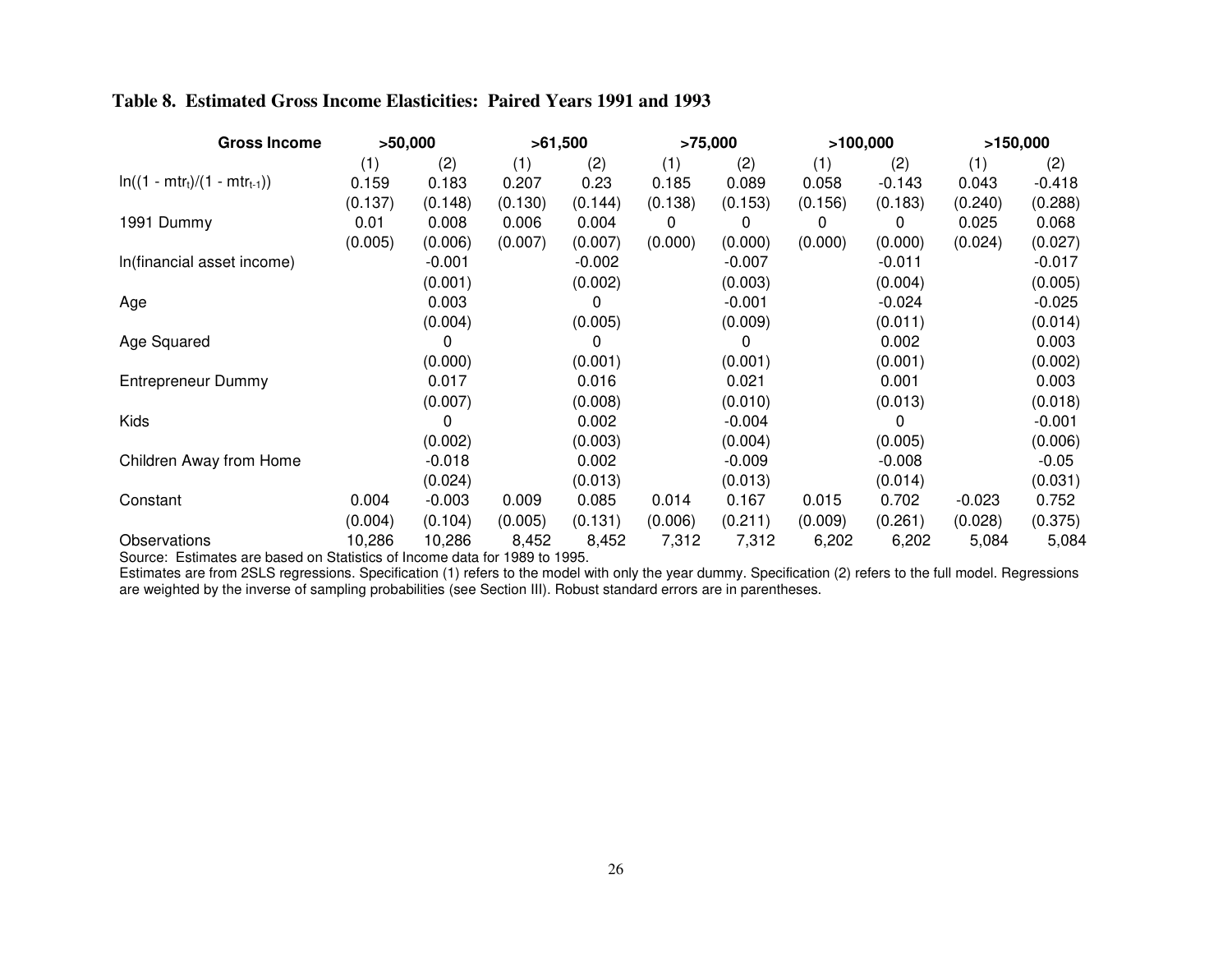|                                                                                   |                 | <b>Person-Weighted</b>            |                                | Income-Weighted |                                   |                                |  |  |
|-----------------------------------------------------------------------------------|-----------------|-----------------------------------|--------------------------------|-----------------|-----------------------------------|--------------------------------|--|--|
|                                                                                   | No Income       | <b>Base-Year</b><br><b>Income</b> | <b>Spline</b><br><b>Income</b> | No Income       | <b>Base-Year</b><br><b>Income</b> | <b>Spline</b><br><b>Income</b> |  |  |
|                                                                                   | <b>Controls</b> | <b>Controls</b>                   | <b>Controls</b>                | <b>Controls</b> | <b>Controls</b>                   | <b>Controls</b>                |  |  |
| TRA-86: All Filers with More than \$10,000 in Base-Year Gross Income              |                 |                                   |                                |                 |                                   |                                |  |  |
|                                                                                   |                 |                                   |                                |                 |                                   |                                |  |  |
| $ln((1 - mtr_{1989})/(1 - mtr_{1985}))$                                           | $-2.099$        | 1.328                             | 0.318                          | $-0.166$        | 0.992                             | 0.34                           |  |  |
|                                                                                   | (0.109)         | (0.155)                           | (0.165)                        | (0.093)         | (0.153)                           | (0.180)                        |  |  |
| Observations                                                                      | 38,676          | 37,673                            | 37,673                         | 38,676          | 37,673                            | 37,673                         |  |  |
|                                                                                   |                 |                                   |                                |                 |                                   |                                |  |  |
| TRA-86: All Filers with More than \$75,000 in Base-Year Gross Income              |                 |                                   |                                |                 |                                   |                                |  |  |
| $ln((1 - mtr_{1989})/(1 - mtr_{1985}))$                                           | -0.432          | 0.077                             | 0.081                          | $-0.093$        | 0.463                             | 0.399                          |  |  |
|                                                                                   | (0.121)         | (0.208)                           | (0.208)                        | (0.161)         | (0.292)                           | (0.321)                        |  |  |
| Observations                                                                      | 17,392          | 17,238                            | 17,238                         | 17,392          | 17,238                            | 17,238                         |  |  |
|                                                                                   |                 |                                   |                                |                 |                                   |                                |  |  |
| OBRA-90 and OBRA-93: All Filers with More than \$10,000 in Base-Year Gross Income |                 |                                   |                                |                 |                                   |                                |  |  |
|                                                                                   |                 |                                   |                                |                 |                                   |                                |  |  |
| $ln((1 - mtr1995)/(1 - mtr1989))$                                                 | 1.408           | $-0.565$                          | $-0.084$                       | 1.803           | $-0.059$                          | 0.424                          |  |  |
|                                                                                   | (0.390)         | (0.154)                           | (0.178)                        | (0.278)         | (0.167)                           | (0.264)                        |  |  |
| Observations                                                                      | 33,023          | 31,940                            | 31,940                         | 33,023          | 31,940                            | 31,940                         |  |  |
| OBRA-90 and OBRA-93: All Filers with More than \$75,000 in Base-Year Gross Income |                 |                                   |                                |                 |                                   |                                |  |  |
| $ln((1 - mtr_{1995})/(1 - mtr_{1989}))$                                           | 1.244           | $-0.155$                          | 0.307                          | 1.911           | 0.208                             | 0.707                          |  |  |
|                                                                                   | (0.281)         | (0.325)                           | (0.355)                        | (0.324)         | (0.354)                           | (0.433)                        |  |  |
| Observations                                                                      | 15,785          | 15,646                            | 15,646                         | 15,785          | 15,646                            | 15,646                         |  |  |
|                                                                                   |                 |                                   |                                |                 |                                   |                                |  |  |

Table 9: SOI Taxable Income Elasticities for TRA-86 and for the 1990s Using Observations Pre and Post Reform

Source: Estimates are based on Statistics of Income data for years 1985, 1989, and 1995.

Estimates are from 2SLS regressions. Regressions are weighted by the inverse of sampling probabilities and by income (see Section III). Robust standard errors are in parentheses.